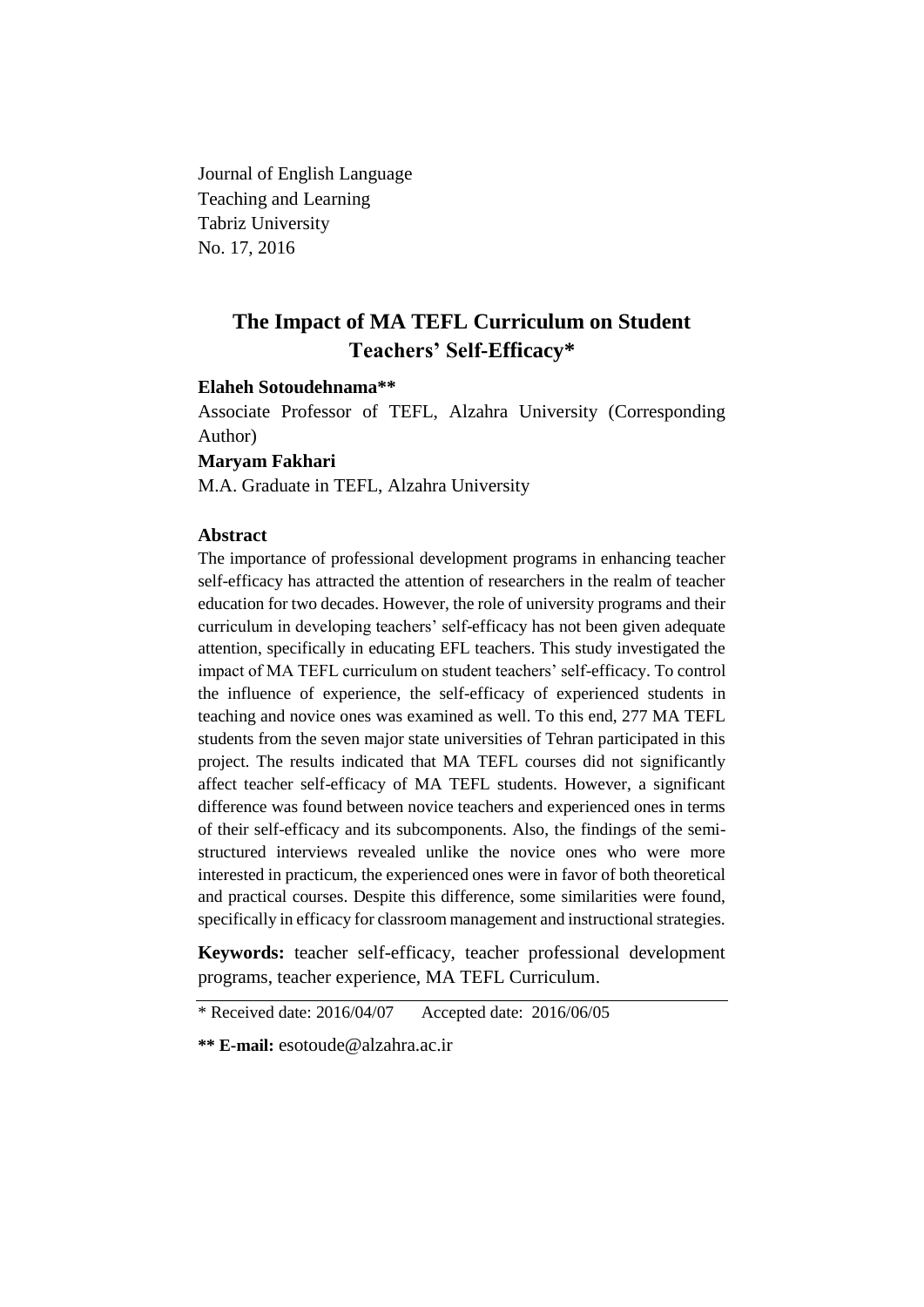#### **Introduction**

People's thoughts and beliefs about themselves have a significant influence on the way they behave in their lives. In fact, as Bandura (1982) points out, even though they may know very well what to do, they sometimes are not able to behave satisfactorily under the impact of their thoughts and beliefs. "Among the types of thoughts that affect action, none is more central or pervasive than people's judgments of their capabilities to exercise control over events that affect their lives" (Bandura, 1991, p. 257), i.e. self-efficacy, which determines individuals' abilities in the way they act, decisions they make, effort they put into action, and their perseverance and persistence in confronting aversive or difficult situations (Bandura, 1977, 1982, 1991; Pajares, 1996, 1997; Tschannen-Moran, Woolfolk Hoy, & Hoy, 1998; Zeldin & Pajares, 2000).

As a result, due to the important influence of this construct on people, it is expected that the sense of self-efficacy affects teachers' behaviors and actions significantly, specifically as according to Williams and Burden (1997), teachers' beliefs reflect their actions, can predict how they behave in the class and are regarded as an essential component of "effective teaching" (p. 63). Therefore, as a significant factor that is closely related to teachers' actions (Coladarci, 1992), teachers' self-efficacy should be enhanced through professional development provided to teachers (Bray-Clark & Bates, 2003).

Hence, the role of teachers' professional development programs in raising their self-efficacy has attracted the attention of researchers. Indeed, many researchers have tried to investigate variables such as teacher professional development programs that would influence teachers' self-efficacy, and they have found different results (Anderson & Hirschkorn, 2012; Darling-Hammond & Richardson, 2009; Hoy & Woolfolk, 1990; Ingvarson, Meiers, & Beavis, 2005; Pendergast, Garvis, & Keogh, 2011; Ross & Bruce, 2007; Woodcock, 2011; Woolfolk Hoy & Burke-Spero, 2005).

In spite of these efforts, there is dearth of studies on the influence of universities' teacher preparation programs on student teachers' selfefficacy and the way they affect it (Anderson & Hirschkorn, 2012; Garet, Porter, Desimone, Birman, & Yoon, 2001; Pedergast et al., 2011; Tschannen-Moran et al., 1998; Schunk & Pajares, 2005, Woolfolk Hoy,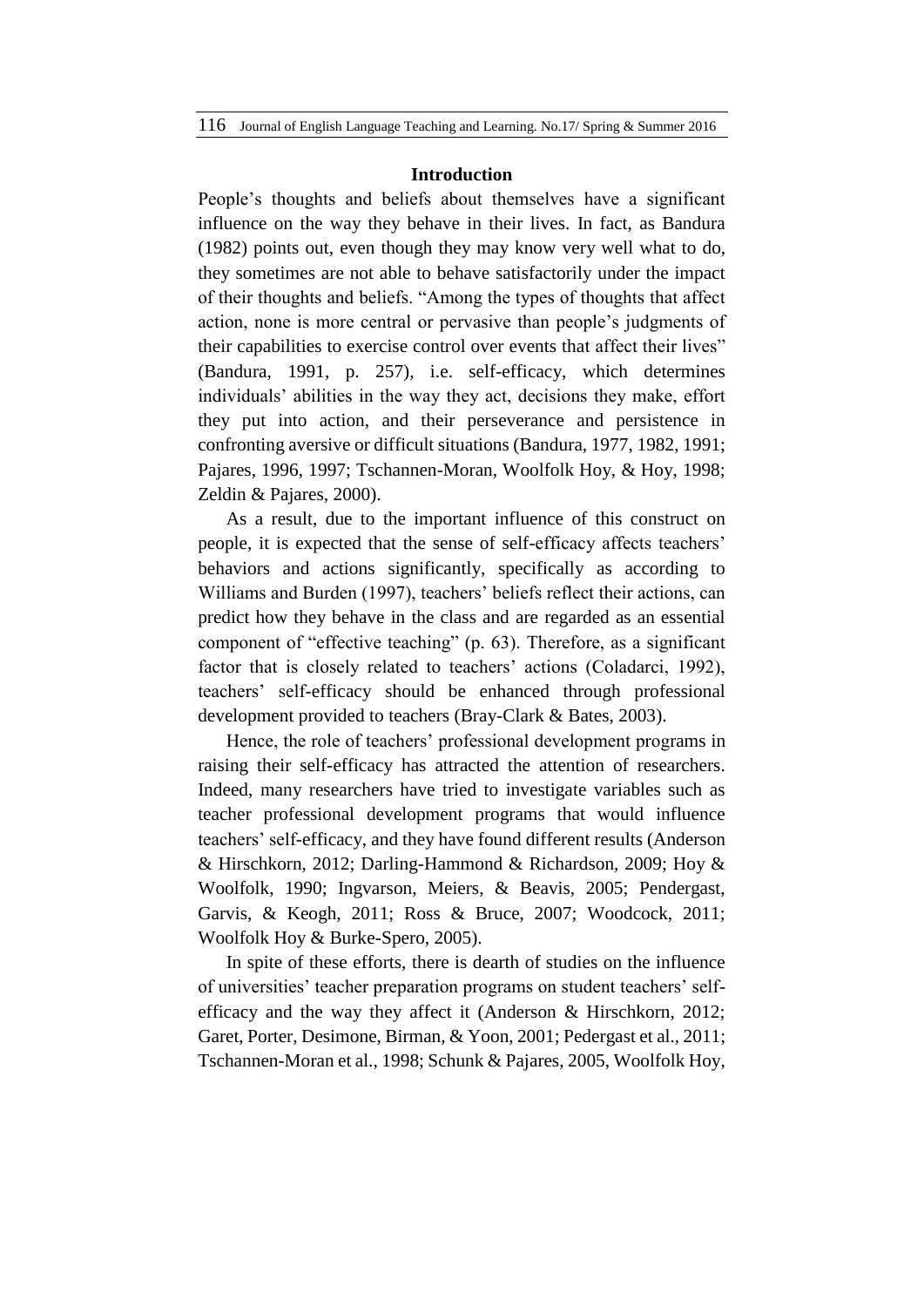2000), specifically in EFL setting (Chacon, 2005). Besides, it seems that there is still argument among researchers over the positive relationship (e.g., De la Torre & Casanova Arias, 2007; Loreman, Sharma, & Forlin, 2013; Pendergast et al., 2011; Tanriseven, 2012; Tschannen-Moran & Woolfolk Hoy, 2002, 2007), or negative correlation (e.g., Chacon, 2005; Page, Pendergraft, & Wilson, 2014), between teachers' experience and their self-efficacy.

As a result, the present study was conducted with the purpose of investigating the effect of teacher preparation programs offered in Iranian state universities on MA TEFL students' efficacy. Moreover, it was attempted to examine the effect of experience on teachers' selfefficacy of MA TEFL students. Interviews were also conducted with MA students to see how experienced teachers and novice ones had experienced self-efficacy at the end of TEFL program, specifically as Pajares (1996) and Woodcock (2011) have recommended to conduct the qualitative research to explore teachers' self-efficacy, while there is little attempt in this regard. Thus, this study aims at addressing the following research questions:

1. Is there any significant difference between the self-efficacy of MA TEFL students at the beginning and the end of TEFL programs offered in the state universities?

2. Is there any significant difference between the self-efficacy of MA TEFL students who are experienced teachers and those who are novice teachers in the state universities by the end of the TEFL program?

3. How do MA TEFL students (experienced vs novice teachers) experience self-efficacy by the end of the TEFL program?

## **Review of Literature**

# **Teacher Self-Efficacy Belief**

Self-efficacy construct first was introduced by Albert Bandura in 1977, with the publication of *Self-efficacy: Towards a Unifying Theory of Behavioral Change*, and he put this concept in the theory of human agency with the publication of *Self-efficacy: The Exercise of Control* in 1997 (Pajares, 1997). Bandura (1989, 1991, 1997, 2001, 2006) regarded self-efficacy as the central component and foundation of human agency in which people are regarded as the agents of their actions. This is evident as he mentioned, "Among the mechanisms of personal agency,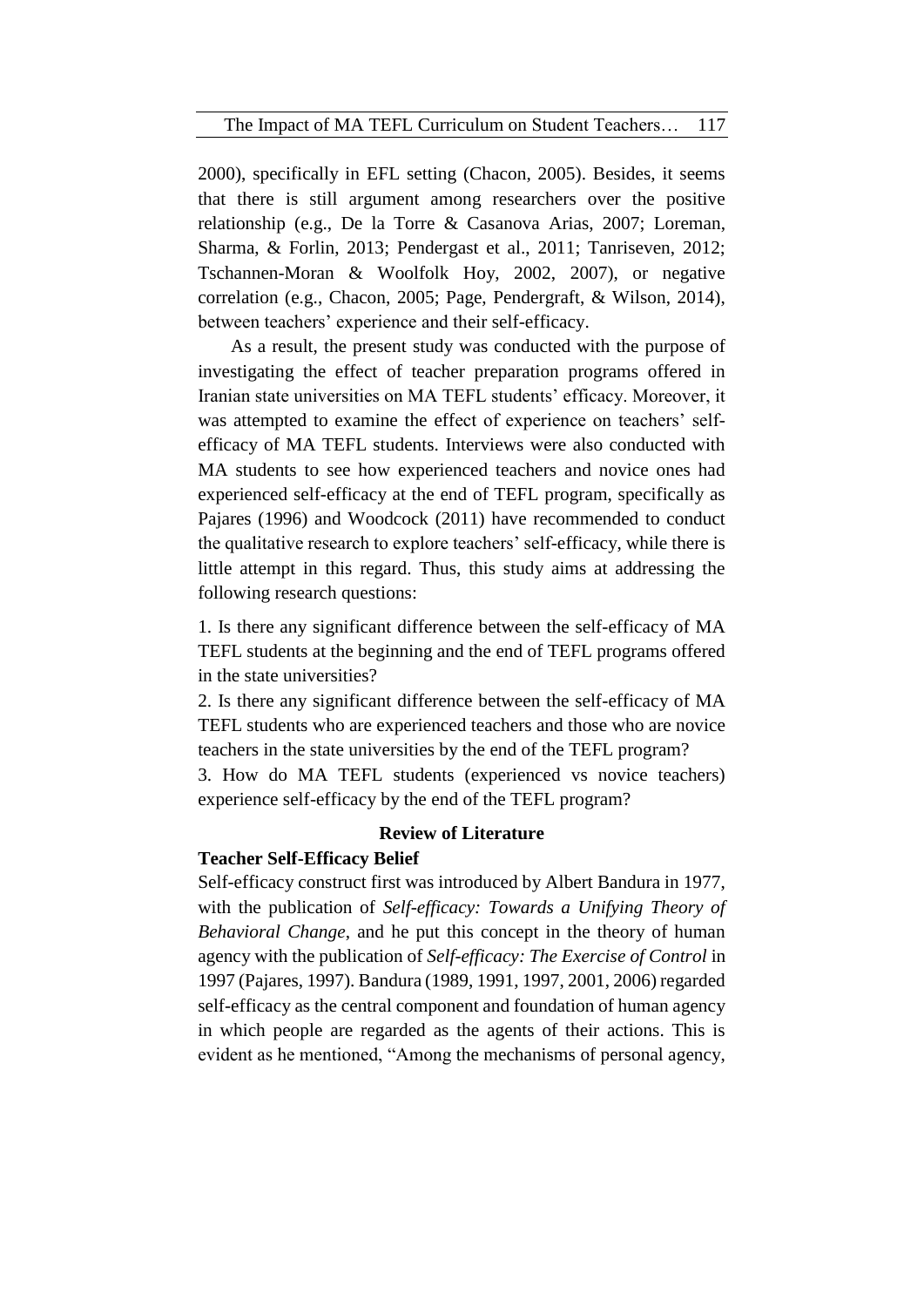none is more central or pervasive than people's beliefs about their capabilities to exercise control over their own level of functioning and over events that affect their lives" (Bandura, 1991, p. 257).

Considering teachers' self-efficacy, Tschannen-Moran et al. (1998) define it as "teachers' beliefs in his or her capability to organize and execute courses of action required to successfully accomplish a specific teaching task in a particular context" (p. 233). It is believed that teachers' sense of self-efficacy is the most malleable during early years of teaching (Bandura, 1977; De la Torre Cruz & Casanova Arias, 2007; Tschannen-Moran et al., 1998; Tschannen-Moran & Woolfolk Hoy, 2002; Woolfolk Hoy, 2000; Woolfolk Hoy & Burke-Spero, 2005; Woolfolk & Hoy, 1990), and when it is established, it is resistant to change (Bandura, 1977; Chacon, 2005; Guskey, 1984, 1988; Hoy & Woolfolk, 1990; Pajares, 1992; Woolfolk Hoy, 2000; Woolfolk Hoy & Murphy, 2001).

Teacher self-efficacy brings about certain consequences in the classroom. Teachers who have higher level of self-efficacy are willing to use new and more useful instructional strategies and classroom management techniques (Ross, 1994), show more persistence and flexibility in the task of teaching and put more effort in it (Gibson  $\&$ Demo, 1984; Pajares, 1996), have more commitment to teaching (Woolfolk Hoy & Burke-Spero, 2005; Coladarci, 1992), and affect their students' achievement (Ross & Bruce, 2007; Tschannen-Moran et al., 1998; Woodcock, 2011).

## **Teacher Professional Development Programs**

The teachers' self- efficacy belief can be provoked through professional development programs. These programs affect teachers' outcomes by raising teachers' self-efficacy expectations by providing requisite knowledge and skills. As Ingvarson et al. (2005) assert, the content knowledge and skills which teachers receive strongly affects their selfefficacy, practices, and students' outcomes. Similarly, Ross and Bruce (2007) believe that professional development programs enhance teachers' self-efficacy through teaching instructional skills and strategies, and encouraging them to implement those new strategies.

Many of investigations refer to the positive impacts of professional development programs on teachers' self-efficacy (Anderson & Hirschkorn, 2012; Darling-Hammond & Richardson, 2009; Ingvarson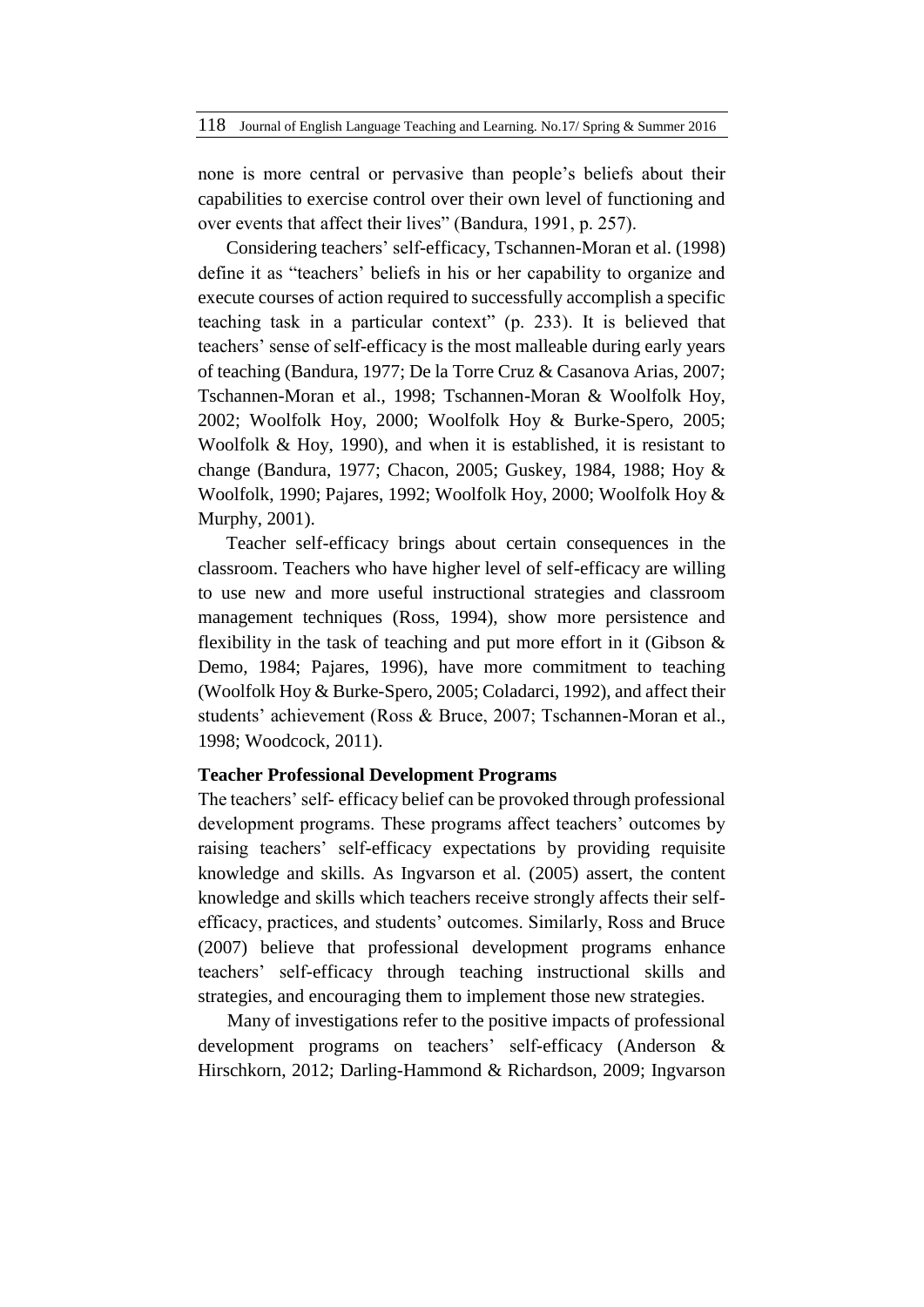et al., 2005; Hoy & Woolfolk, 1990; Ross & Bruce, 2007; Woodcock, 2011; Woolfolk Hoy & Burke-Spero, 2005). For instance, Ingvarson et al. (2005) examined the effects of 40 professional development programs in Australia through the "Australian Government Quality Teacher Programme" (p. 2) on the knowledge, practice, and selfefficacy of 1731 teachers. The results of the study revealed that strong knowledge base and theoretical issues provided by programs affected teachers' practices and enhanced their self-efficacy.

In addition, Ross and Bruce (2007) studied the impacts of the professional development program on 106 teachers in elementary schools of one Canadian district. They also came to the conclusion that the professional development programs positively affected teachers' self-efficacy, specifically for classroom management. Moreover, Woodcock's (2011) investigation on the self-efficacy of 40 pre-service teachers during teaching education clarified that these courses contributed to the development of teachers' beliefs in their capabilities to teach, i.e. self-efficacy. In another study on the effect of university campus program on pre-service teachers' sense of self-efficacy, Anderson and Hirschkorn (2012) concluded that student teachers attributed their success in teaching to their learning in the university.

Despite these studies, little attention has been paid to the influence of universities' teacher preparation programs and their courses on student teachers' self-efficacy (Anderson & Hirschkorn, 2012; Garet et al., 2001; Pedergast et al., 2011; Tschannen-Moran, et al., 1998; Schunk & Pajares, 2005, Woolfolk Hoy, 2000), specifically in EFL setting (Chacon, 2005).

# **Teacher Experience**

In studies related to teachers' self-efficacy, teacher experience has been extensively investigated which most of them demonstrate a positive relationship between teachers' experience and the sense of efficacy (Bandura, 1977; De la Torre & Casanova Arias, 2007; Loreman et al., 2013; Pendergast et al., 2011; Ross, Cousins, & Gadalla, 1996; Tanriseven, 2012; Tschannen-Moran & Woolfolk Hoy, 2002, 2007; Wolters & Daugherty, 2007).

Among such studies the important role of experience in raising teachers' self-efficacy is revealed through comparing pre-service and novice teachers with more experienced teachers. For example, De la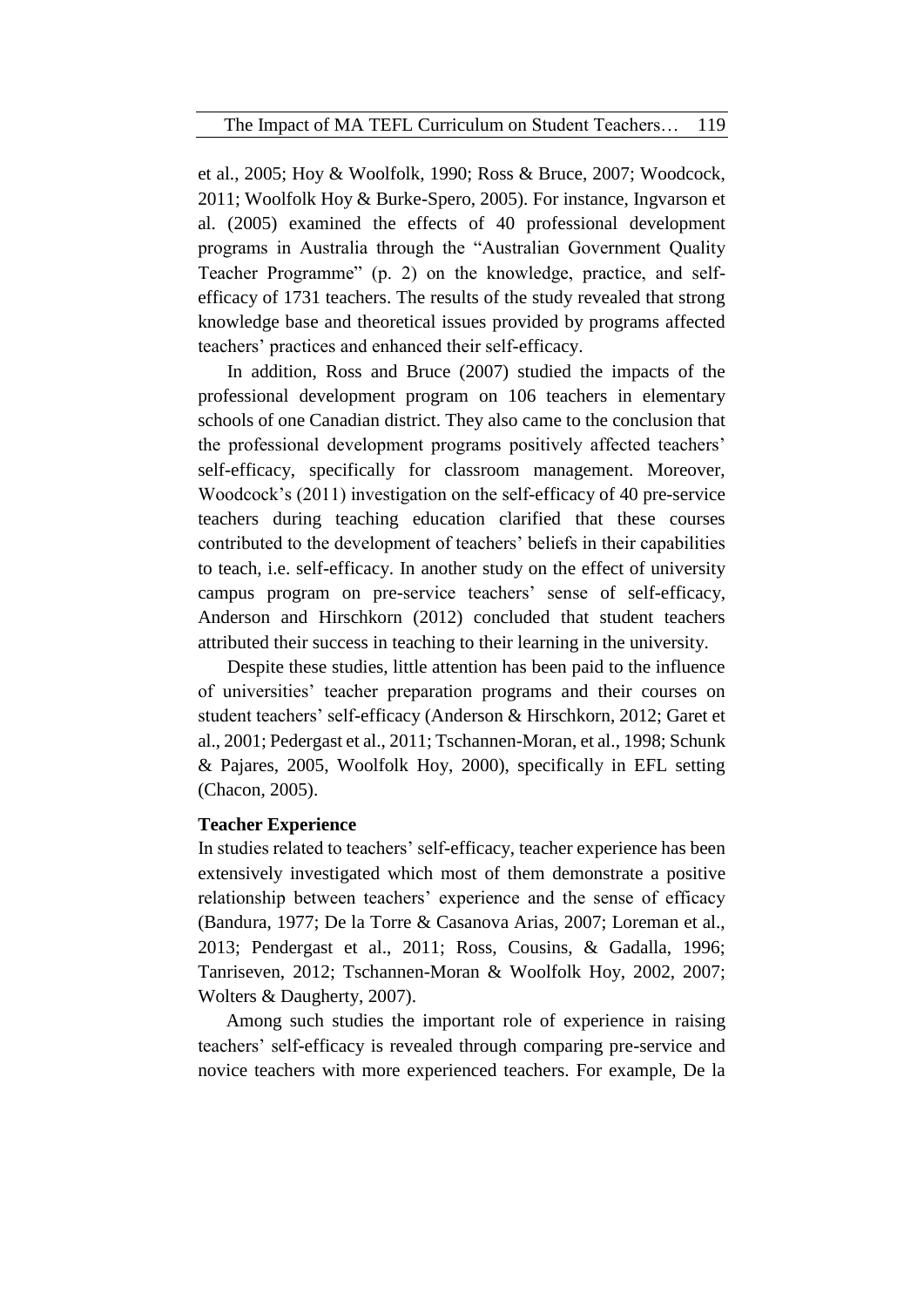Torre Cruz and Casanova Arias (2007) compared the efficacy beliefs of 339 pre-service and in-service teachers and they came to the conclusion that there was a significant difference between the efficacy of in-service teachers who had greater experience in teaching and prospective teachers. It should be noted that this difference was with respect to classroom management and establishing discipline in the classroom.

Furthermore, Tschannen-Moran and Woolfolk Hoy (2002) examined the self-efficacy of 255 experienced and novice teachers and concluded that experienced teachers with five or more than five years of teaching experience, had higher self-efficacy than novice ones who had less than five years of experience. This difference was observed in terms of their self-efficacy for instructional strategies and classroom management, but no differences were found in their self-efficacy for student engagement. Tschannen-Moran and Woolfolk Hoy (2007) also conducted another research with 235 in-service teachers and gained similar findings. Similar to the previous investigation, in this study experienced teachers with more than four years of teaching experience had higher self-efficacy for classroom management and instructional strategies than novice teachers with three or less than three years of experience, but no differences were observed with respect to student engagement.

Although many studies have been conducted on the relationship between teachers' self-efficacy and their teaching experience, there is still controversy over the effect of experience on teachers' self-efficacy. In fact, a number of researchers found a negative correlation (Brousseau, Book, & Byers, 1988); no significant relationship (Chacon, 2005; Khodaverdi, 2009; Page et al., 2014; Rastegar & Memarpour, 2009), and even a non-linear and curvilinear relationship (Klassen & Chiu, 2010) between these two variables.

#### **Method**

#### **Participants**

Two hundred and seventy seven MA TEFL students from the state universities of Tehran, i.e. Allameh Tabataba'i University, Alzahra University, Kharazmi University, Shahid Beheshti University, Sharif University, Tarbiat Modares University, and the University of Tehran, participated in the present study. It should be noted that the researchers followed Tschannen-Moran and Woolfolk Hoy's (2002) criterion for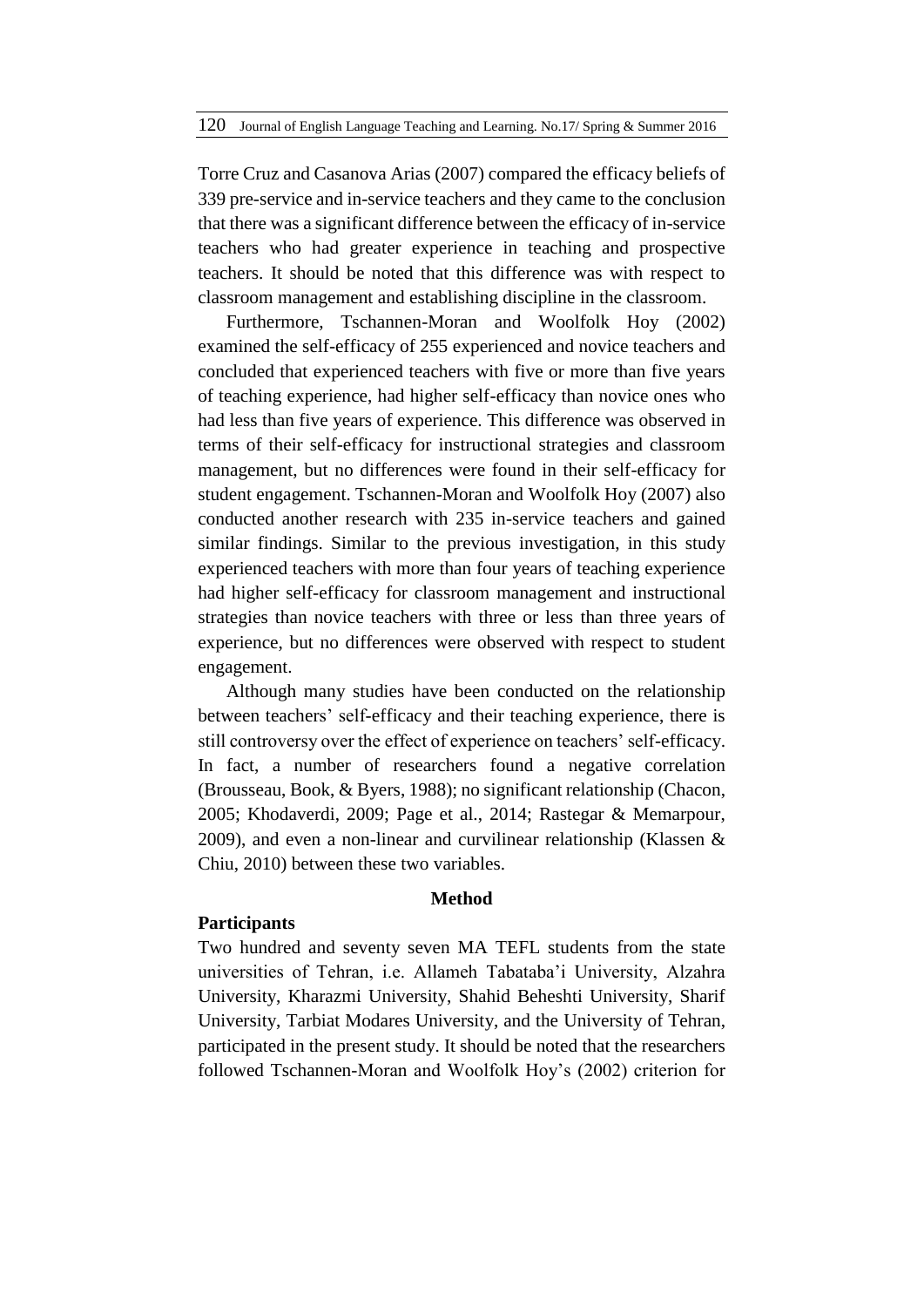determining experienced and novice teachers. Hence, MA students with less than five years of teaching experience were considered as novice, and those with five years experience or more as experienced ones. From among the 277 MA TEFL students, from the first and the third term, 180 of them were novice teachers and 97 were experienced, and the years of their experience ranged from 0 to 20. Ninety-two of the participants were novice teachers and fifty were experienced at the end of the third term. The total number of 28 MA TEFL students who were at the end of their third term participated in semi-structured interviews including 4 students from each university, two of whom were novice and two of whom were experienced teachers of English as a foreign language.

# **Instrument**

The long version of the Ohio State Teacher Efficacy Scale (OSTES), also known as Teacher Sense of Efficacy Scale (TSES) (Tschannen-Moran & Woolfolk Hoy, 2001) was implemented in this study. This questionnaire includes 24 items, while each item is measured at a 9 point scale anchored at *1-Nothing* to *9-A Great Deal*. TSES is divided into three subscales of efficacy for instructional strategies, efficacy for classroom management, and efficacy for student engagement. The reliability of teacher efficacy for the subscale of instructional strategies is 0.91, for classroom management is 0.90, and for student engagement is 0.87, and the total reliability of the 24-item scale is 0.94 at  $p < 0.01$ (Tschannen-Moran & Woolfolk Hoy, 2001). However, the reliability of the questionnaire was calculated for the total efficacy and for each of the subscales of teacher efficacy questionnaire with 277 MA TEFL students as the participants of the study. The total reliability obtained for TSES was 0.90, for the subscale of instructional strategies was 0.80, for classroom management was 0.82, and for student engagement was 0.78.

#### **Procedure**

In the present study, the process of data collection was conducted in two phases. At the first stage, the long version of Teacher Sense of Efficacy Scale (TSES) devised by Tschannen-Moran, and Woollfolk Hoy (2001), was used to investigate teacher self-efficacy of MA TEFL students and to gather the demographic information including teachers' years of experience.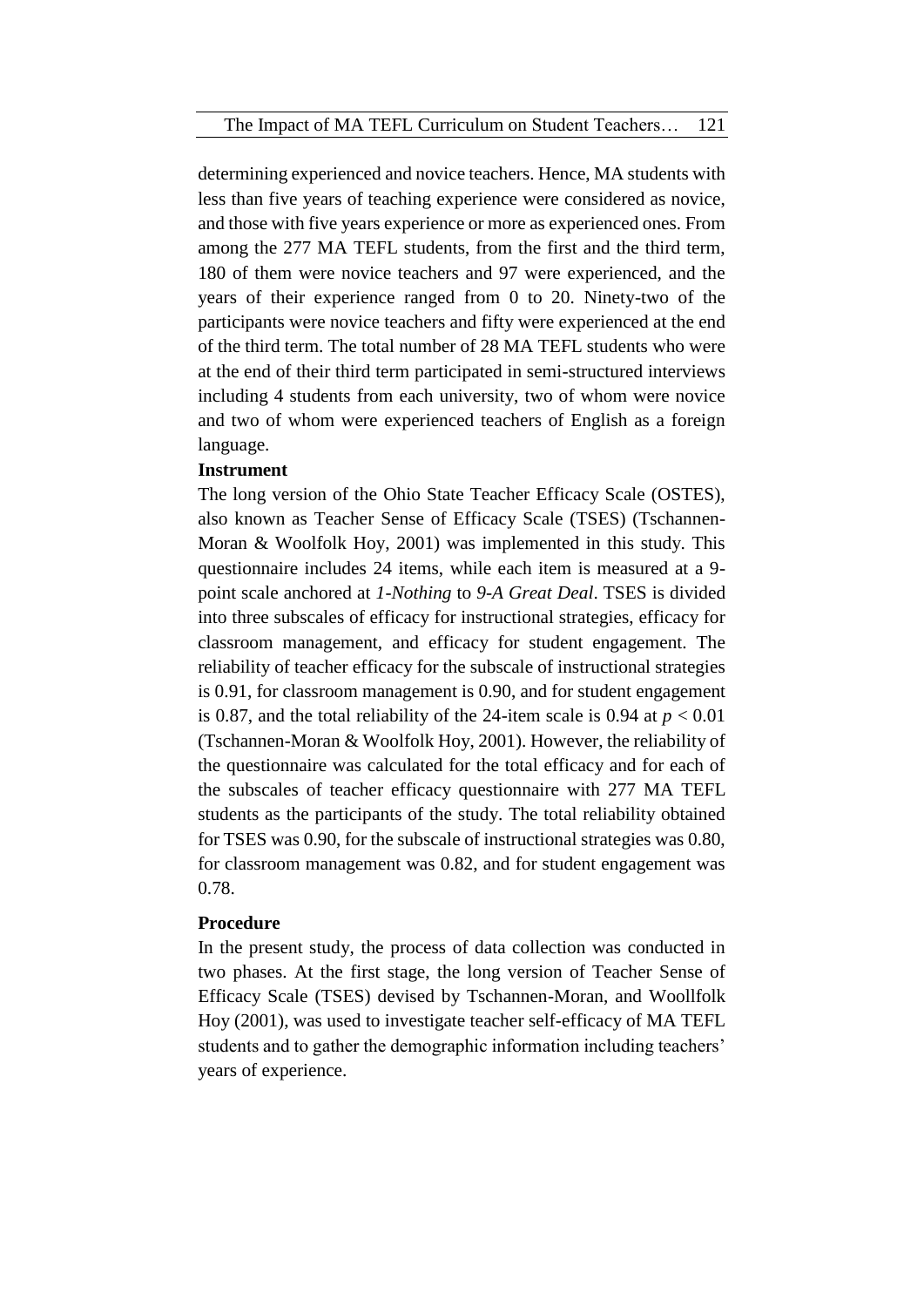Before conducting the research the questionnaire was piloted with ten MA TEFL students who had already graduated, and it was found out that minor changes should be made in the wordings of three items. In items 4 and 6 the word *school work* were replaced by *classroom activities*, and in item 22 the word *school* was replaced by *classroom*. Besides, with the help of Tschannen-Moran through emails and based on her proposed explanations for items, definitions were added to item 1 for *difficult students*, to item 19 for *problem students*, and to item 21 for *defiant students*. Distinctions were also made between item 15 and item 19, by adding an explanation to each item at the bottom of the related pages. Finally, as item 19 led respondents into thinking that the word *problem student* would be grammatically wrong, with the recommendation of Tschannen-Moran this word was modified into *problematic student* to better fit it into the context of Iran.

Having made the required modifications in the questionnaire, it was distributed among the participants once at the beginning of the first term and once at the end of the third term. It is worth mentioning that the study was conducted cross-sectionally, instead of longitudinally, i.e. instead of comparing the same students at the beginning of the first and at the end of the third term, students who were in the first term were compared with other students who were in their third.

Three weeks after gathering the data for the quantitative section of the study, the researchers started the second phase. The semi-structured interviews were based on the purposeful sampling of interviewees according to the demographic information including experience provided by the participants in the questionnaires. Interview questions were sequenced based on three major categories of TSES proposed by Tschannen-Moran and Woolfolk Hoy (2001), i.e. student engagement, classroom management, and instructional strategies, and two general questions added by the researchers for gaining more information.

The interviewees were selected from among those who were at the end of their third term, and in fact, they had passed all their MA TEFL courses. After the interviewees' approval, the interview was conducted individually and lasted from 1 hour and 20 minutes to 2 hours. The whole process of interviewing lasted two months.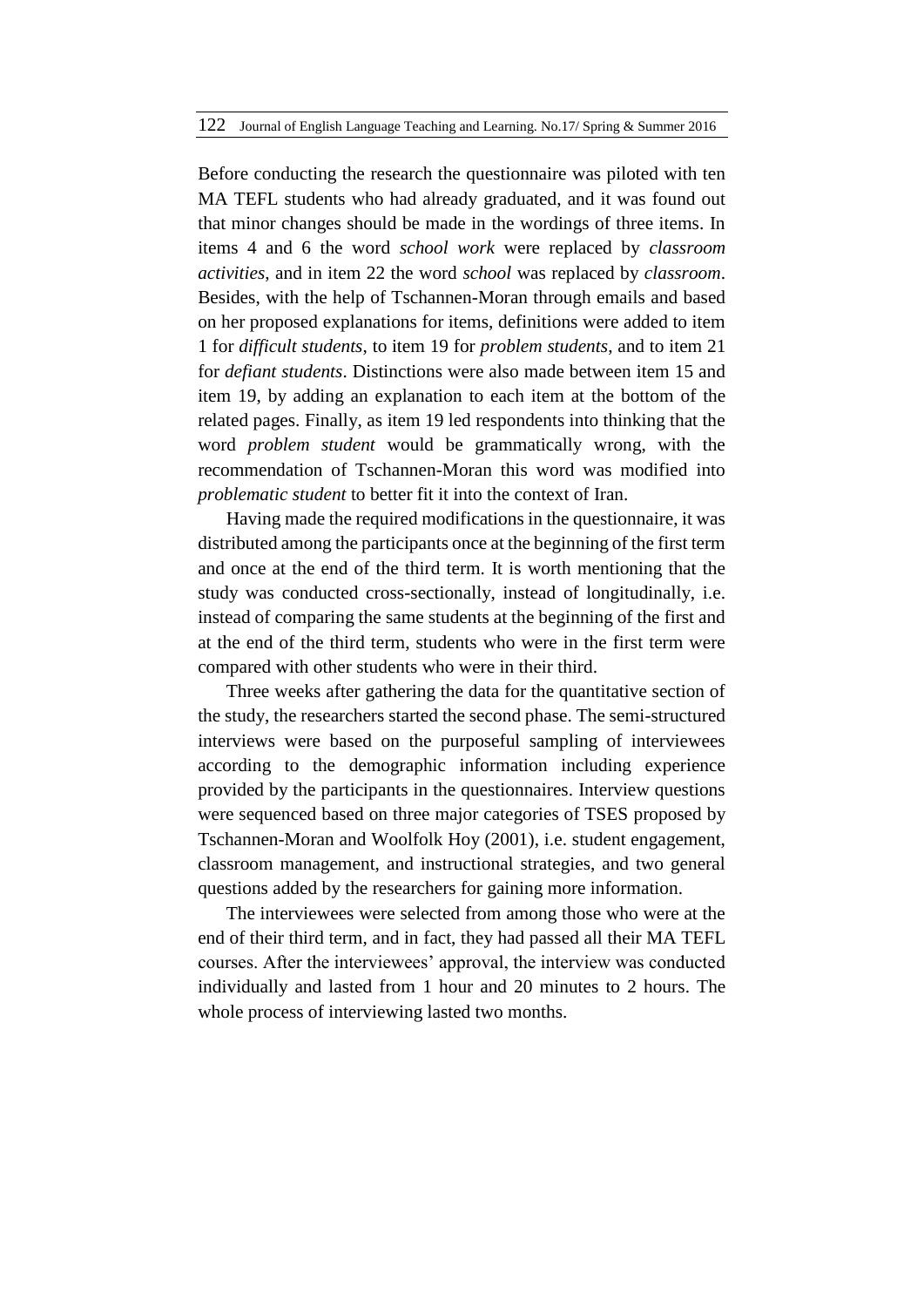#### **Data Analysis**

The data analysis of the present study was carried out on the basis of the qualitative-quantitative method. Data analysis of the quantitative section should be logically conducted through paired samples t-test. However, as the present study was conducted cross-sectionally rather than longitudinally. An independent samples t-test was used for analyzing data.

Using SPSS version 22, teacher self-efficacy as well as its three subcomponents were analyzed. The analysis of the data collected for the qualitative section of the study was conducted through thematic analysis. For this purpose, the stages proposed by Braun and Clarke (2006) were followed. These included: 1. *Familiarisation with the data*; 2. *Generating initial coding*; 3. *Searching for themes*; 4. *Reviewing themes*; 5. *Defining and naming themes*; and 6. *Producing the report*.

#### **Results and Discussion**

The results of the study are presented considering the values of global teacher efficacy, and its subcomponents, i.e. efficacy for student engagement, efficacy for classroom management, and efficacy for instructional strategies.

# **Teacher Efficacy of MA TEFL Students and the Effect of MA TEFL Courses**

As Table 1 shows, the mean score of teacher self-efficacy in group 2, i.e. participants at the end of the third term,  $(M = 157.8732)$  was more than that of group 1, i.e. participants at the beginning of the first term  $(M = 156.3926)$ . With respect to the subcomponents of teacher selfefficacy, it should be mentioned that although the mean score of efficacy for student engagement of group 1 ( $M = 50$ . 4889) was close to that of group 2 ( $M = 50.3592$ ), the means of efficacy for classroom management ( $M = 53.1972$ ) and instructional strategies ( $M = 54.3169$ ) of group 2 were larger than the mean scores of group 1, respectively.

To investigate the statistical difference an independent samples ttest was run. Accordingly, there was not a significant difference between teacher self-efficacy of MA students at the beginning of the first term and MA students at the end of the third term  $t$  (275) = .532,  $p$  $>0.05$ ,  $d = 0.063$ . Besides, there was no significant difference between efficacy for student engagement, i.e.  $t(275) = 0.121$ ,  $p > 0.05$ ,  $d = 0.014$ ,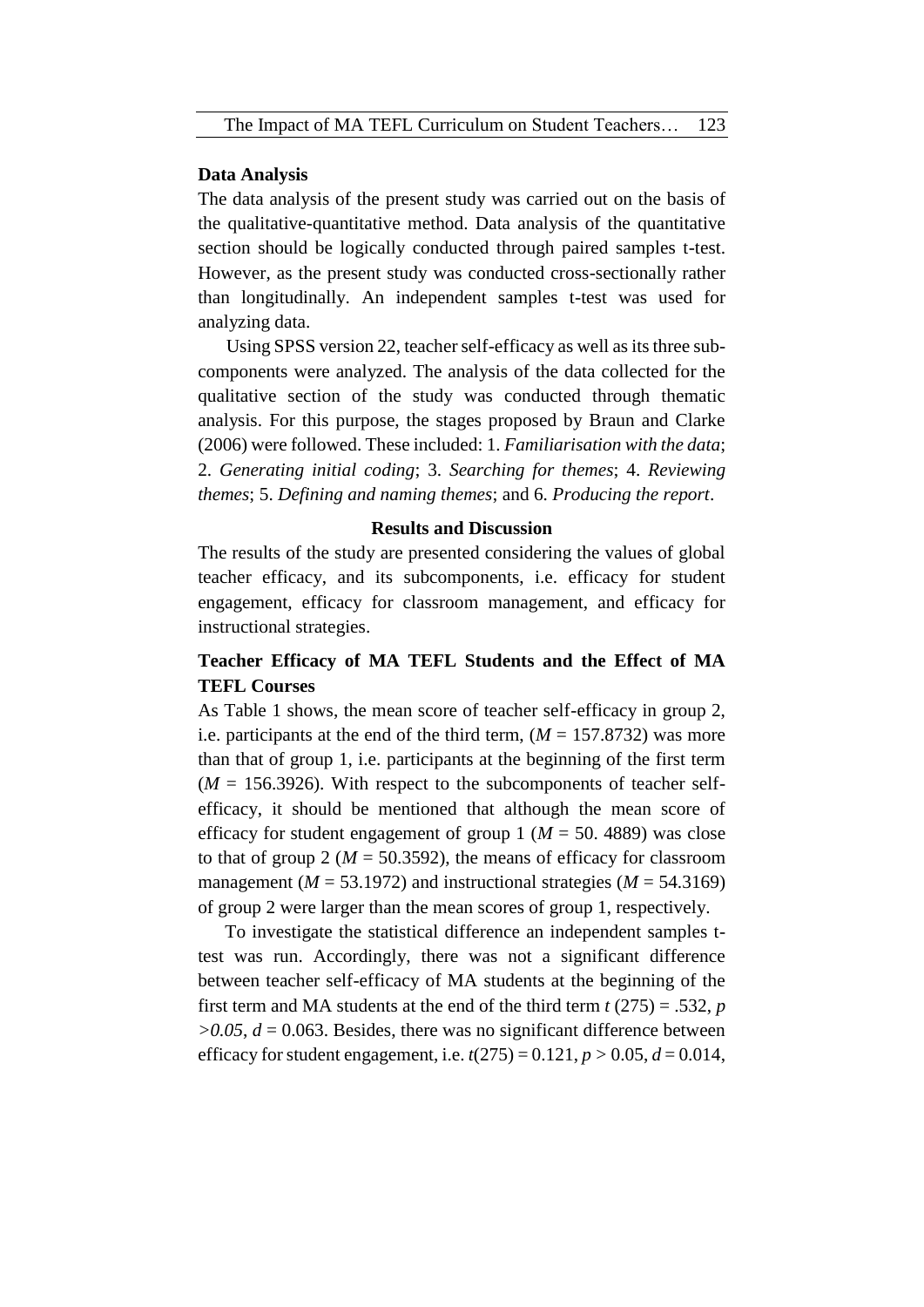efficacy for classroom management, i.e.  $t(275) = 0.695$ ,  $p > 0.05$ ,  $d =$ 0.083, and efficacy for instructional strategies, i.e.  $t(275) = 0.850$ , *p >0.05, d =* 102, of the two groups.

As the results of the first research question revealed, MA TEFL programs did not significantly affect the self-efficacy of MA TEFL students. MA TEFL programs have not been very effective in improving neither self-efficacy in general, nor the subcomponents of self-efficacy in particular, i.e. efficacy for student engagement, efficacy for classroom management, and efficacy for instructional strategies. Table 1.

*Descriptive Statistics and t-test Results Related to Teacher Self-Efficacy and its Subcomponents for MA Students at the Beginning of the First Term and at the End of the Third Term* 

|                   | Groups            | N   | X        | sd       | df  | t       | $\boldsymbol{p}$ |
|-------------------|-------------------|-----|----------|----------|-----|---------|------------------|
|                   |                   |     |          |          |     |         |                  |
| Teacher           | <b>First Term</b> | 135 | 156.3926 | 23.49408 | 275 | $-.532$ | .595             |
| Self-Efficacy     | Third Term        | 142 | 157.8732 | 22.81683 |     |         |                  |
| <b>Student</b>    | <b>First Term</b> | 135 | 50.4889  | 8.90234  | 275 | .121    | .904             |
| Engagement        | Third Term        | 142 | 50.3592  | 8.91436  |     |         |                  |
|                   |                   |     |          |          |     |         |                  |
| Classroom         | <b>First Term</b> | 135 | 52.4370  | 9.03278  | 275 | $-.695$ | - 487            |
| Management        | Third Term        | 142 | 53.1972  | 9.14985  |     |         |                  |
| Instructional     | <b>First Term</b> | 135 | 53.4667  | 8.70563  | 275 | $-850$  | .396             |
| <b>Strategies</b> | Third Term        | 142 | 54.3169  | 7.94785  |     |         |                  |
|                   |                   |     |          |          |     |         |                  |

Similarly, Pendergast et al. (2011) found out that professional development programs did not increase teachers' sense of self-efficacy. Indeed, they concluded that professional development programs were not effective in enhancing the self-efficacy of teachers who had enrolled in three pre-service preparation programs at an Australian University. It is worth mentioning that although in the study conducted by them, the level of students' self-efficacy declined between the commencement and conclusion of the programs, in the present study the self-efficacy of MA students increased but not significantly. According to Pendergast et al. (2011), the cause of the decline in their study was that students confronted realities of the actual teaching and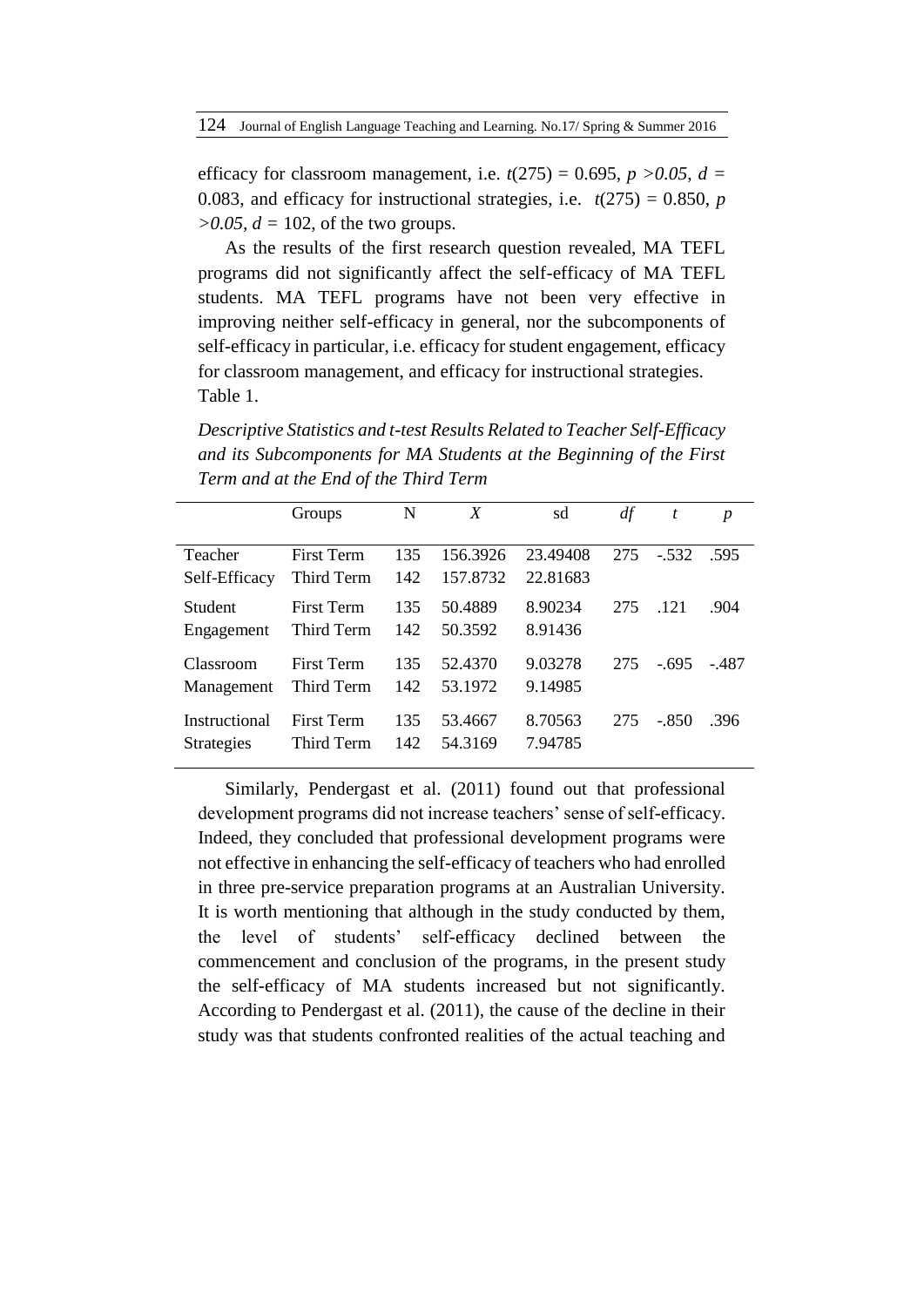they developed a greater understanding of teaching profession through their university studies and actual teaching practice.

Even though some believe that students' learning in university programs contributes to their teaching efficacy (Anderson & Hirschkorn, 2012; Woodcocks, 2011; Woolfolk Hoy & Burke-Spero, 2005), still many teachers are not satisfied with the quality of professional development programs (Fullan, 1995, 2005), and despite the significance of the quality of these programs, "the professional development currently available to teachers is woefully inadequate" (Borko, 2004, p.3).

The majority of these programs fail since they do not pay attention to teachers' real needs for gaining the knowledge that is concrete and is directly related to teaching (Guskey, 2002; Harwell, 2003). Though professional development programs enhance teachers' efficacy through providing the required knowledge and skills (Ingvarsosn et al., 2005; Ross & Bruce, 2007), studies indicate that these programs are more effective when they address "the concrete, everyday challenges involved in teaching and learning specific academic subject matter, rather than focusing on abstract educational principles or teaching methods taken out of context" (Darling-Hammond, Chung Wei, Andree, & Richardson, 2009, p. 10). As researchers mention, most of teachers who receive professional development are not content with their usefulness and in most communities the qualified professional development is still rare since they do not meet students' real needs such as classroom management (Harding & Parsons, 2011).

# **Teacher Efficacy of MA TEFL Students as Experienced Teachers vs. Novice Ones**

According to Table 2, the mean score of teacher self-efficacy in group 1, i.e. experienced teachers,  $(M = 173.4400)$  was more than that of group 2, i.e. novice teachers  $(M = 149.4130)$ . It should be pointed out that the mean score of efficacy for student engagement ( $M = 55.5200$ ), efficacy for classroom management ( $M = 57.9400$ ), and efficacy for instructional strategies ( $M = 59.9800$ ) of experienced teachers were larger than the mean scores of novice teachers, which were  $(M =$ 47.5543; *M* = 50.6196; *M* = 51.2391), respectively.

To investigate the statistical difference an independent samples t-test was run. As it is observed in Table 2, there was a significant difference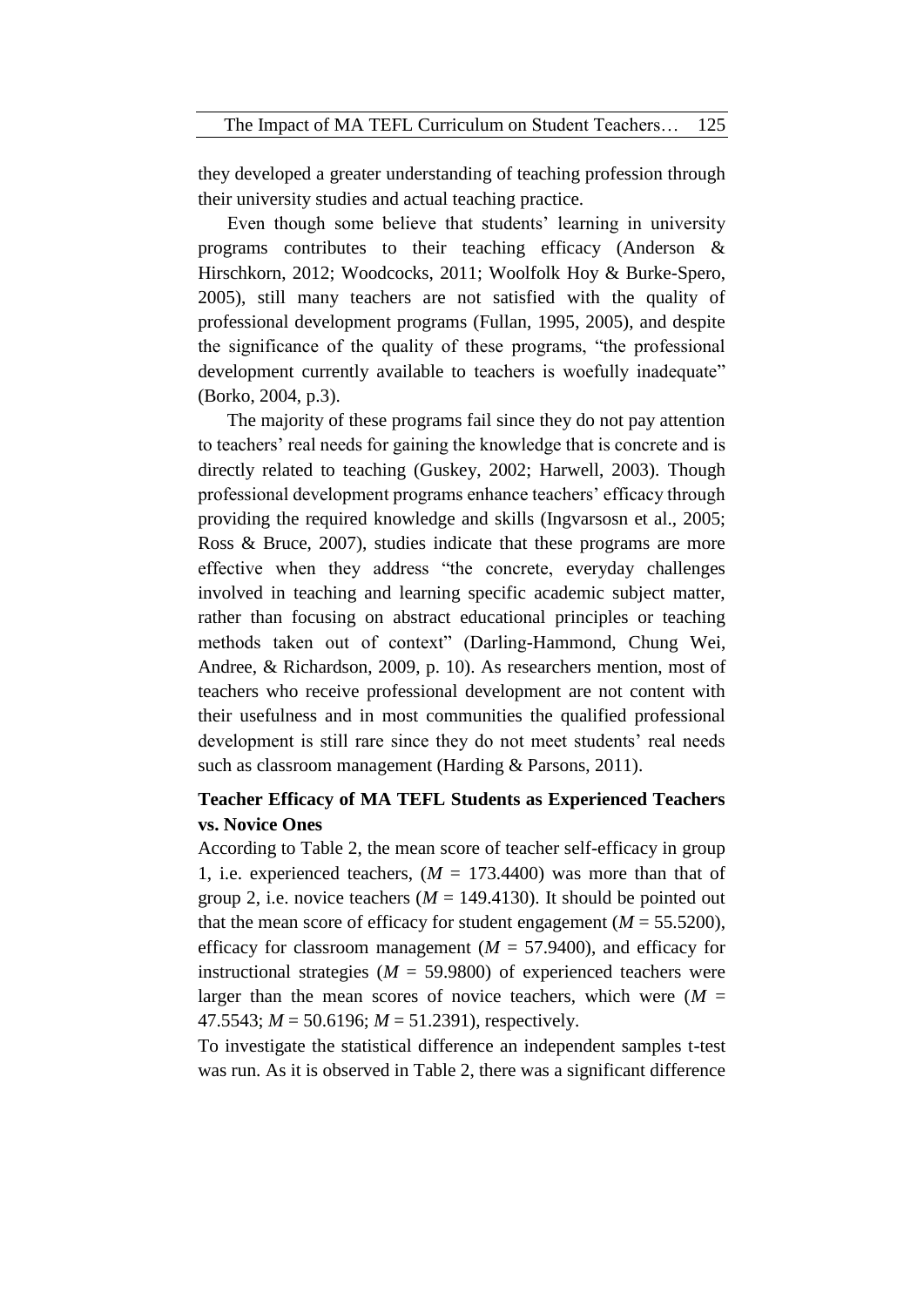between the self-efficacy of MA students who were experienced teachers and those who were novice ones  $t(140) = 6.918$ ;  $p < 0.001$ , *d*  $= 1.215$ . Moreover, there was a significant difference between the two groups in terms of their efficacy for student engagement, i.e.  $t(140)$  = 5.608,  $p < 0.001$ ,  $d = 0.985$ , efficacy for classroom management, i.e.  $t(140) = 4.913$ ,  $p < 0.001$ ,  $d = 0.863$ , and efficacy for instructional strategies, i.e.  $t(140) = 7.340$ ,  $p < 0.001$ ,  $d = 1.289$ .

Table 2.

*Descriptive Statistics and t-test Results of Teacher Self-Efficacy and its Subcomponents for MA Students as Experienced and Novice Teachers*

|                             | Groups                       | N        | X                    | sd                   | df  | t     | $\boldsymbol{p}$ |
|-----------------------------|------------------------------|----------|----------------------|----------------------|-----|-------|------------------|
| Teacher Self-               | Experienced<br><b>Novice</b> | 50<br>92 | 173.4400<br>149.4130 | 20.61816<br>19.29365 | 140 | 6.918 | .000             |
| Efficacy<br>Student         | Experienced<br><b>Novice</b> | 50<br>92 | 55.5200<br>47.5543   | 8.58152<br>7.80302   | 140 | 5.608 | .000             |
| Engagement<br>Classroom     | Experienced                  | 50       | 57.9400              | 8.68593              | 140 | 4.913 | .000             |
| Management<br>Instructional | Novice<br>Experienced        | 92<br>50 | 50.6196<br>59.9800   | 8.36771<br>6.00167   | 140 | 7.340 | .000             |
| <b>Strategies</b>           | <b>Novice</b>                | 92       | 51.2391              | 7.16120              |     |       |                  |

As the results of the second research question indicated, teaching experience had a significant effect on the self-efficacy and its subcomponents among MA TEFL students at the end of MA TEFL program.

The years of teaching experience plays an essential role in raising teachers' self-efficacy. Mastery experience is the most influential and the strongest source of efficacy (Bandura, 1977, 1982, 1994), and it has an enduring influence on it (Palmer, 2006). Thus, as Woolfolk Hoy and Burke-Spero (2005) argue, mastery experiences gained through student teaching has a great impact on the development of teachers' efficacy. The reason for this power is that mastery experiences are based on the personal experiences of the person, and they are attributed to the skill he/she possesses (Smith, 2002). Furthermore, through experience people have the opportunity to evaluate the results of their own actions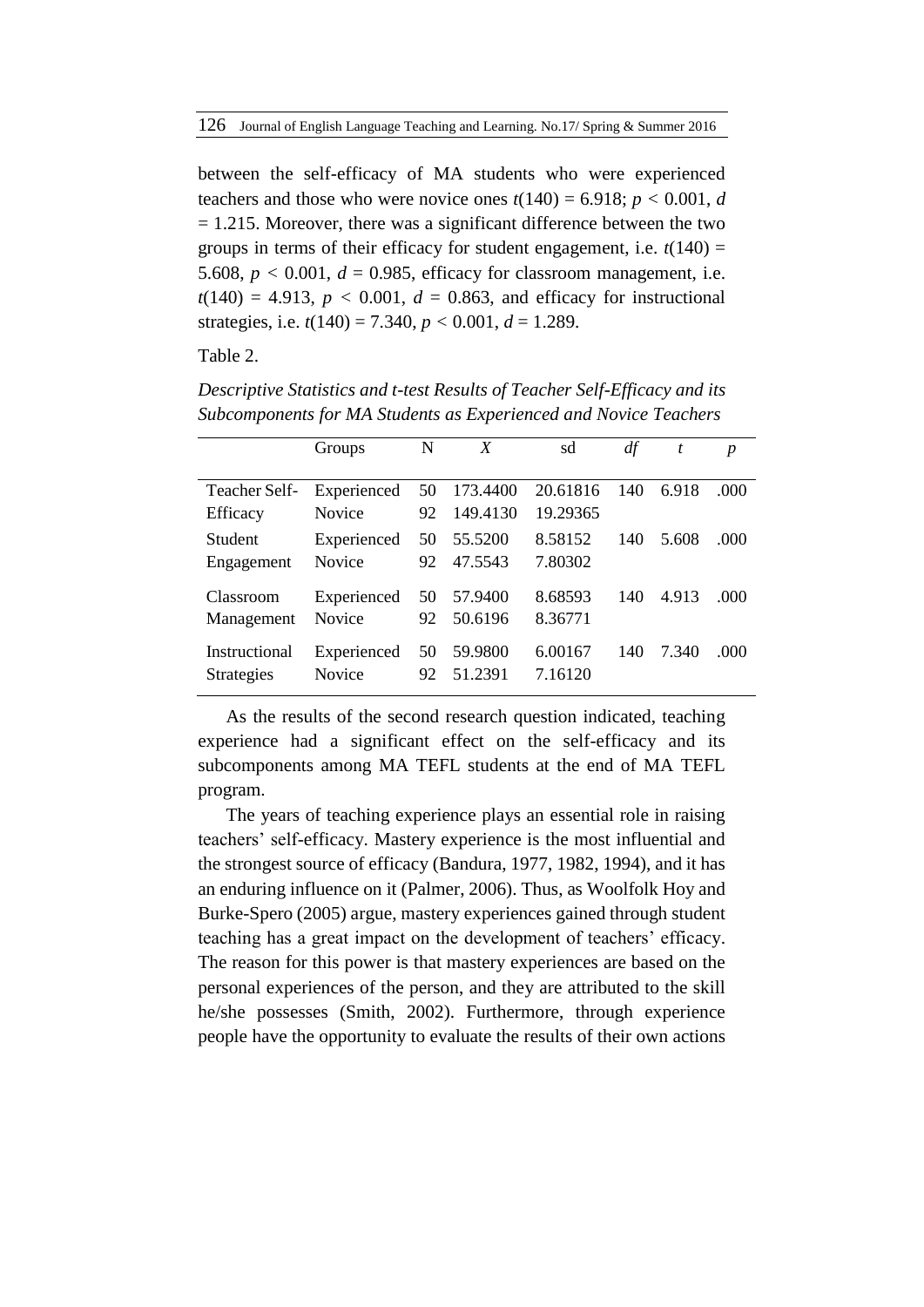(Pajares, 1997), and to learn teaching activities (Ferguson & Donno, 2003).

Teaching experience increases teachers' efficacy as well as its subcomponents, as people gain skills and strategies for teaching and managing the classroom. Therefore, not only does teaching experience contribute to teachers' self-efficacy (Humphrey, Wechsler, & Hough, 2008; Pendergast et al., 2011), but it also provides teachers with more chance of developing instructional strategies, classroom management (Choy, Wong, Lim, & Chong, 2013; Klassen, Durksen, & Tze, 2014; Loreman et al., 2013; Wolters & Daugherty, 2007), and student engagement (Akbari & Moradkhani, 2010).

The findings of the present study are in line with the results of Tschannen-Moran and Woolfolk Hoy's (2002) investigations. They concluded that teachers with five or more than five years of teaching experience had higher self-efficacy for classroom management and instructional strategies than novice teachers with less than five years of experience. The only discrepancy between the results of the present study and those of their study is that they did not find any significant difference between novice and experienced teachers' efficacy for student engagement.

The results of this study were against what some other researchers have found out. For instance, Chacon (2005) investigated the selfefficacy of English language teachers in Venezuela, and he found out that there was no correlation between teachers' sense of efficacy and the years of teaching experience. Similarly, Page et al. (2014) studied the self-efficacy of teachers from urban and rural areas located in the Southeast part of the United States, and they came to the conclusion that there was no significant correlation between teachers' self-efficacy and their teaching experience. In Iran, Khodaverdi (2009), and Rastegar and Memarpour's (2009) studies also revealed no significant relationship between the self-efficacy of teachers and their experience. Besides, Brousseau et al. (1988) concluded that as classroom teachers gained experience, their sense of efficacy became weaker.

**The Attitudes of MA TEFL Students as Experienced Teachers and Novice Teachers towards the Effect of MA TEFL Courses on Their Teacher Efficacy**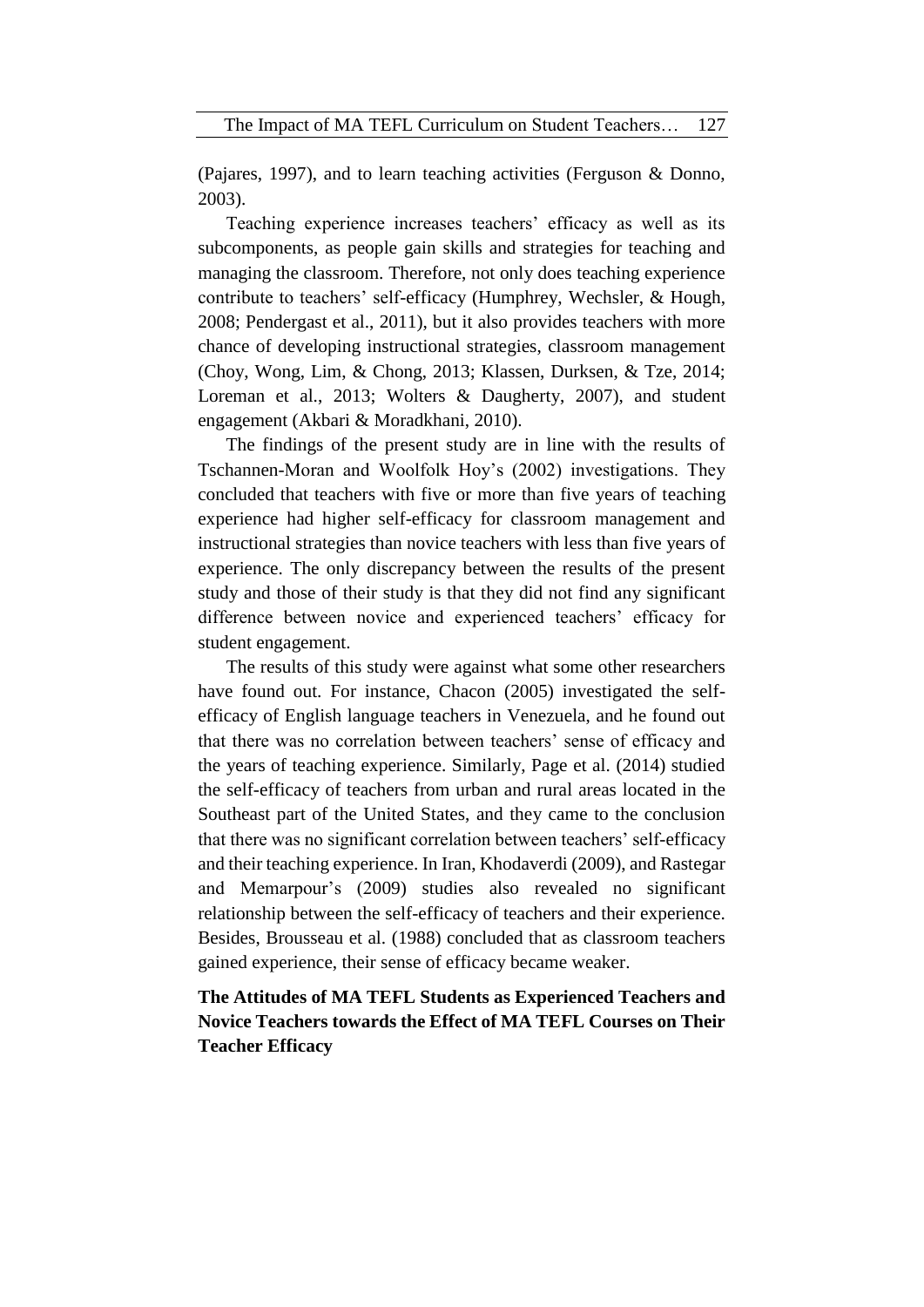Considering all transcribed interviews, it was found out that the participants who were experienced teachers and those who were novice ones had different perceptions of the effect of MA TEFL courses in some aspects, while some similarities were found in response to interview questions. Table 3 shows the themes extracted from the participants' answers to the interview questions. First, themes related to the two general questions, which were not based on the items of selfefficacy questionnaire will be presented. Then, themes related to the self-efficacy questionnaire will be referred to, i.e. efficacy for student engagement, classroom management, and instructional strategies. It should be mentioned that under each major category themes are mentioned as three subcomponents, including themes related to novice teachers, then, to experienced ones, and finally, themes common to both groups. Table 3 clarifies themes extracted from the responses of interviewees to the interview questions.

Table 3.

*Themes Extracted the From Interview with Novice and Experienced Teachers*

## **1. Themes Related to Students' Perceptions of the Helpful Features of MA TEFL Courses**

| <b>Novice Teachers</b>                                                          |
|---------------------------------------------------------------------------------|
| The effectiveness of observing others' act of teaching and giving and receiving |
| feedback                                                                        |
| Learning important teaching tips in the Practicum as the major course           |
| <b>Experienced Teachers</b>                                                     |
| The usefulness of both theories and practice                                    |
| The significance of updated materials                                           |
| Common Themes                                                                   |

**Common Themes**

The need for offering more specialized courses based on students' needs

Putting theories into practice in projects

The effectiveness of professors' teaching methodology

|  |                                               | 2. Themes Related to Students' Perceptions of the Effect of MA TEFL |  |  |
|--|-----------------------------------------------|---------------------------------------------------------------------|--|--|
|  | <b>Courses on their Teacher Self-Efficacy</b> |                                                                     |  |  |

#### **Novice Teachers**

The impact of degree on raising teacher self-efficacy

Dissatisfaction with courses because of their theoretical aspects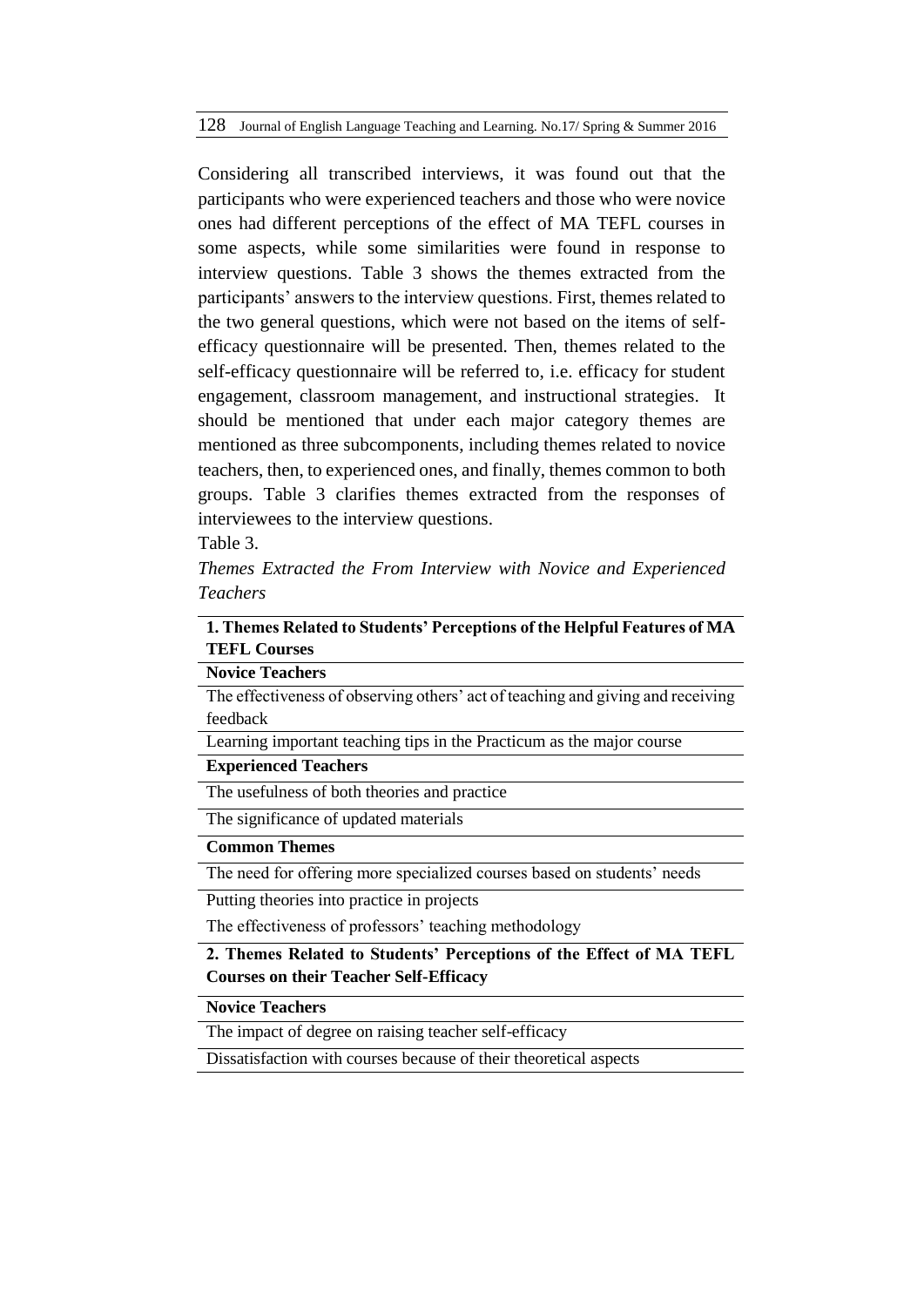#### **Experienced Teachers**

Raise in teacher efficacy by gaining support and confirmation from courses

### **Common Themes**

The usefulness of actual teaching and giving demos in the Practicum

#### **3. Themes Related to Efficacy for Student Engagement**

#### **Novice Teachers**

Professors' teaching methodology as the role models

The uselessness of Teaching Methodology course as a theory-based course

#### **Experienced Teachers**

The efficiency of the Teaching Methodology course as an important course and the role of experience in the better understanding of its theories

The significance of teaching experience in enhancing the knowledge of teaching and raising teacher efficacy

The role of TTC classes vs. universities' courses in teacher education

# **4. Themes Related to Efficacy for Classroom Management**

#### **Novice Teachers**

The inefficiency of the Teaching Methodology course due to the gap between theories and practice or the impracticality of its theories

## **Experienced Teachers**

The usefulness of the Teaching Methodology, Materials Development, or Syllabus Design, and the role of experience in connecting theories to practice

#### **Common Themes**

Professors' teaching methodology as the reflection of teaching techniques

The essentiality of giving demos in the classroom and the importance of the Practicum

## **5. Themes Related to Efficacy for Instructional Strategies**

#### **Novice Teachers**

Taking advantage of theories by relating them to practice

## **Experienced Teachers**

Experience as a framework for the better understanding of the theories of the Teaching Methodology, ESP, Teaching Skills, CALL, and Syllabus Design, or Materials Development

#### **Common Themes**

Professors' teaching methodology as the teaching instructors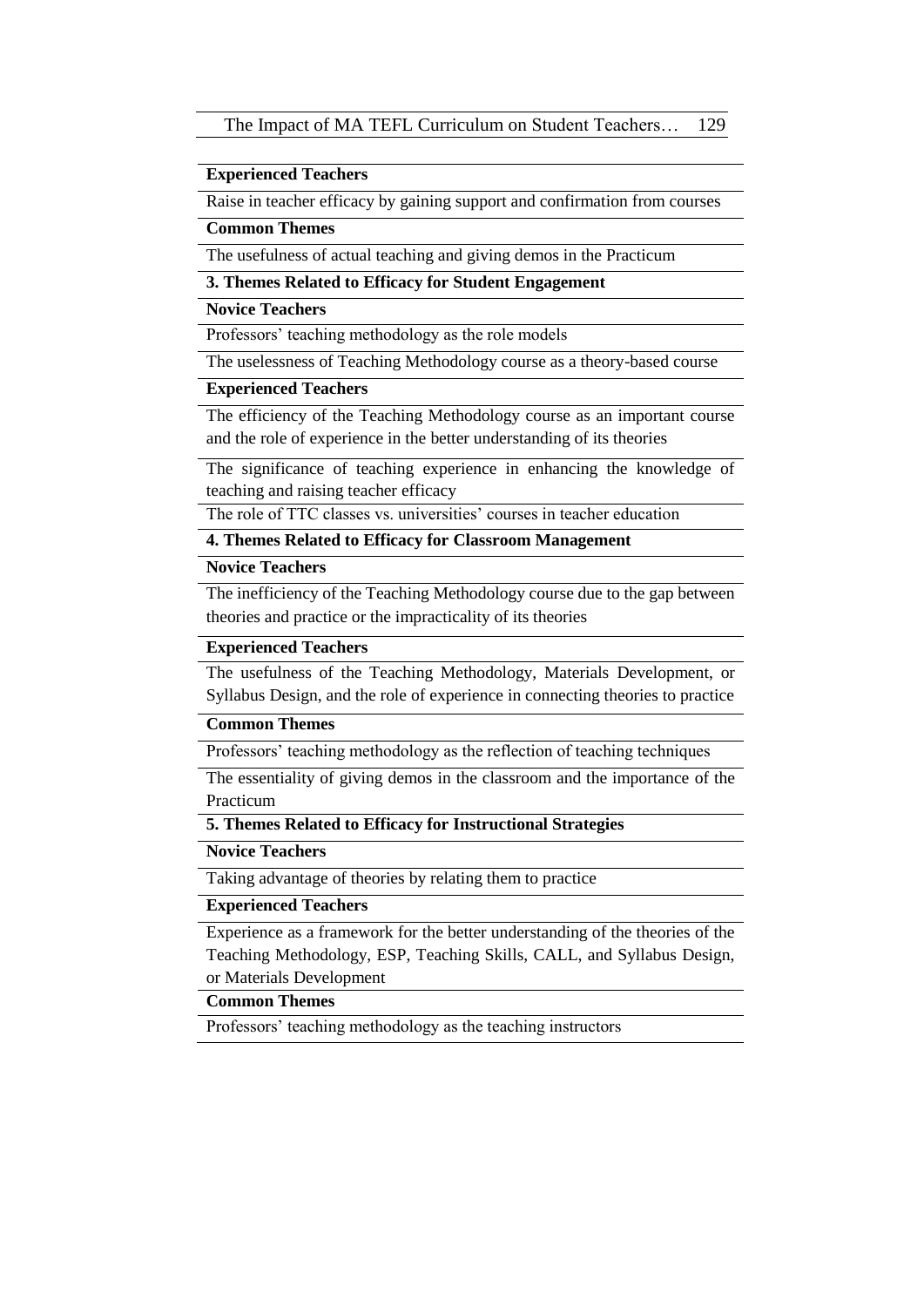130 Journal of English Language Teaching and Learning. No.17/ Spring & Summer 2016

The role of observation and giving demos in the Practicum in learning teaching nuances and techniques

# **6. Additional Theme Related to MA TEFL Students' Professional Life**

# **Common Theme**

The effectiveness of the SPSS, Quantitative and Qualitative Research, Seminar, and Advanced Writing in professional development

The results of the interviews showed that some themes have been common for both novice and experienced teachers. First, the common themes are discussed, then, themes which are specific to each group of experienced and novice ones will be discussed.

In response to the first interview question, i.e. the effective feature of the courses, novice teachers believed that Practicum was the most influential and helpful course they had experienced during their education. They referred to the experiences they had in the Practicum. They attributed the major reason to the observation of their classmates including, the more experienced teachers' demos and the act of giving and receiving feedback on each others' teaching. However, the abovementioned reasons have not only been emphasized by novice teachers, but also by the experienced participants. Moreover, both experienced and novice teachers regarded Practicum as a factor which had raised their self-efficacy in general, and their efficacy for classroom management and instructional strategies in particular.

The importance of the practical issues and Practicum has been emphasized by many researchers. According to Darling-Hammond and Richardson (2009), research supports the professional development programs which increase teachers' academic and pedagogical knowledge, and help them apply them in practice. In fact, as Hoy and Woolfolk (1990) argue, theoretical knowledge should be changed and transferred into practice. Malderez and Bodoczky (1999) also explain that the theoretical side of learning teaching incorporates two aspects: a) the theoretical knowledge of profession which is Theory with capital T and is taught at universities. This theory includes the knowledge of the subject matter and the knowledge of pedagogy; and b) theory with small t which is constructed personally by teachers. According to them, Theory should be taught to teachers; however, professional development programs should take into account teachers' personal theory as well. They continued that this point demonstrates the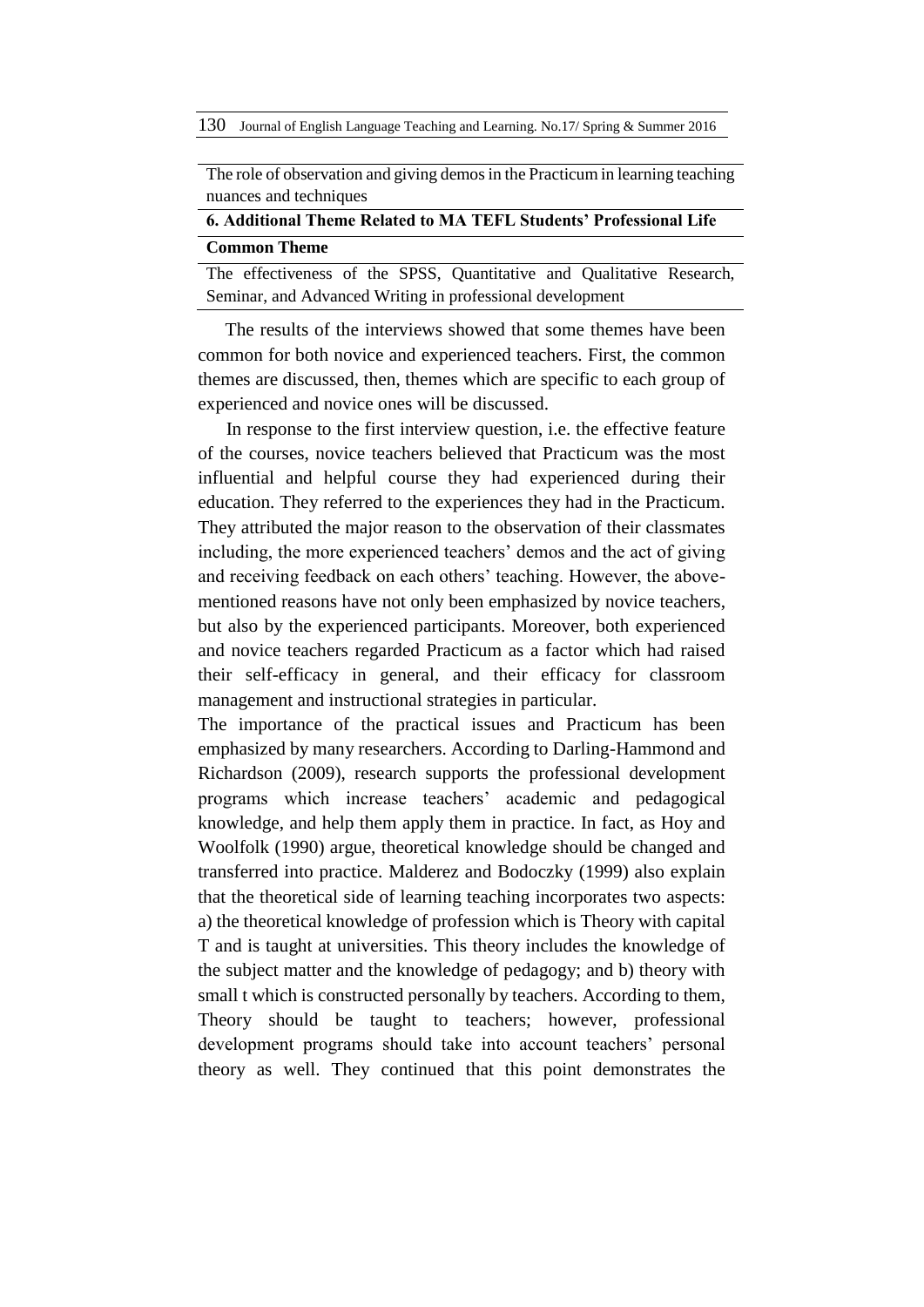significance of regarding more classroom practices, i.e. Practicum, as the central part of teacher education programs. Hence, Practicum offered in university programs is regarded as a significant component of higher education which links theory to practice and prepares student teachers for their work (Hughes, 1998; Klassen et al., 2014; Ryan, Toohey, & Hughes, 1996; Soontornwipast, 2008).

Besides, it is believed that Practicum raises the self-efficacy of student teachers in general, and their efficacy for classroom management and instructional strategies in particular in professional development programs. Practicum is an important component of professional development programs that enhances student teachers' self-efficacy (Atay, 2007). Accordingly, these programs should provide student teachers with more microteaching experiences to raise their teacher efficacy (Tschannen-Moran et al., 1998).

The essential effect of the Practicum is further clarified by the act of observation of teachers' teaching and providing feedback on them. In fact, people do not only rely on their mastery experiences as the sole source of self-efficacy belief, and by watching others performing an activity, or a stressful task successfully observers are led into believing that they are also able to perform the comparable, or similar activities successfully (Bandura, 1977, 1982, 1994). Therefore, through observing successful teachers as the models of teaching, student teachers begin to believe that they have the ability to perform the same task since the teaching task is manageable (Tschannen-Moran et al., 1998).

Another finding of the study was that projects conducted by MA students were regarded as a useful way of learning since they made students learn by doing something practically and by putting what they had taught and studied into practice. The effectiveness of projects was referred to by both novice and experienced teachers as the useful feature of the courses, i.e. the response to the first interview question.

Researchers believe that getting projects done by TEFL majors improves their knowledge which leads to higher teachers' self-efficacy. As Garet et al. (2001) note, professional development that involves teachers in hand-on learning as a type of active learning, increases their skills and knowledge. This is referred to as Project-Based Learning (PBL) by which "students drive their own learning through inquiry, as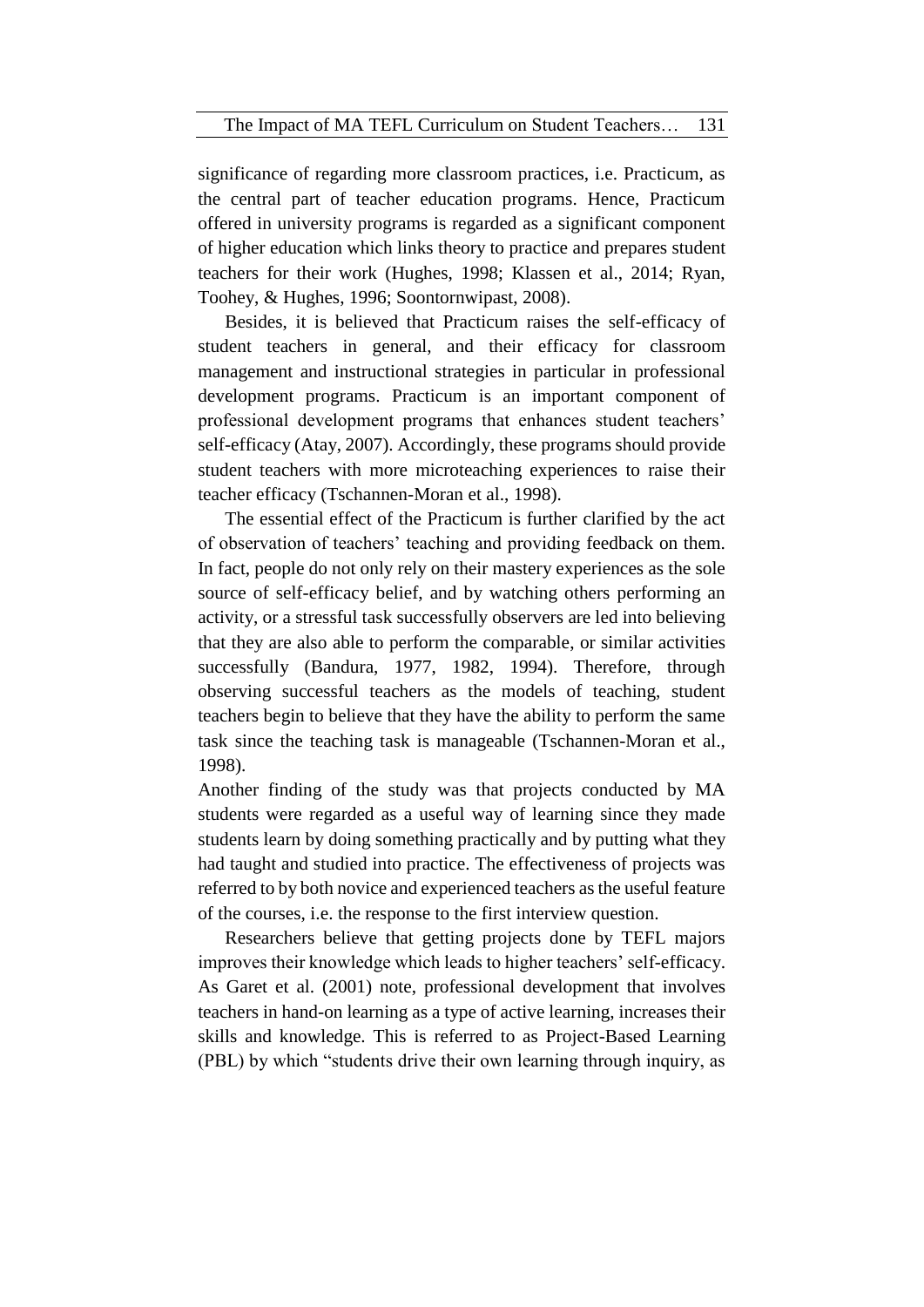well as work collaboratively to research and create projects that reflect their knowledge" (Bell, 2010, p. 39). Such an experience raises teachers' self-efficacy by enhancing their content knowledge and pedagogical knowledge (Darling-Hammod & Richardson, 2009).

The findings of the study also showed the importance of professors' teaching methodology or way of teaching for both novice and experienced teachers as the influential feature of MA TEFL program, and as a factor which had affected their efficacy for classroom management and efficacy for instructional strategies. They tried to follow professors whose teaching methodology they found to be useful and to avoid those whose teaching methodology seemed to be problematic. Moreover, novice teachers mentioned that they did not learn anything from courses and courses did not have any influence on their efficacy for student engagement, while professors' teaching methodology was more effective.

Professors' teaching methodology refers to the concept of apprenticeship of observation and it is considered as a vicarious experience which enhances teacher efficacy. Referring to Lortie (1975), Almarza (1996) claims that student teachers internalize "models of teaching by [apprenticeship of observation], which they activate, while they are in a classroom" (p. 51). This provides student teachers with a limited but powerful source for understanding teaching (Borg, 2004). Thus, EFL teachers need vicarious experiences provided to them through modeling and observing effective teachers, which enhance their self-efficacy (Chacon, 2005). Classroom teachers and university professors model the teaching and thinking of outstanding practitioners (Chase & Merryfield, 2000). Nevertheless, "teachers can serve both as a positive and as a negative role model to student teachers" (Korthagen, 2000, p. 5).

Furthermore, both novice and experienced teachers believed that not all MA TEFL courses were related to teaching. While they found Teaching Methodology, Testing, ESP, or CALL as essential courses, they thought that Linguistics was not related to teaching. Universities are expected to offer more specialized courses which are related to the field of study. Indeed, student teachers have different needs and challenges of which university programs should be aware and mindful (Woodcock, 2011). For instance, Teaching Methodology is considered as the most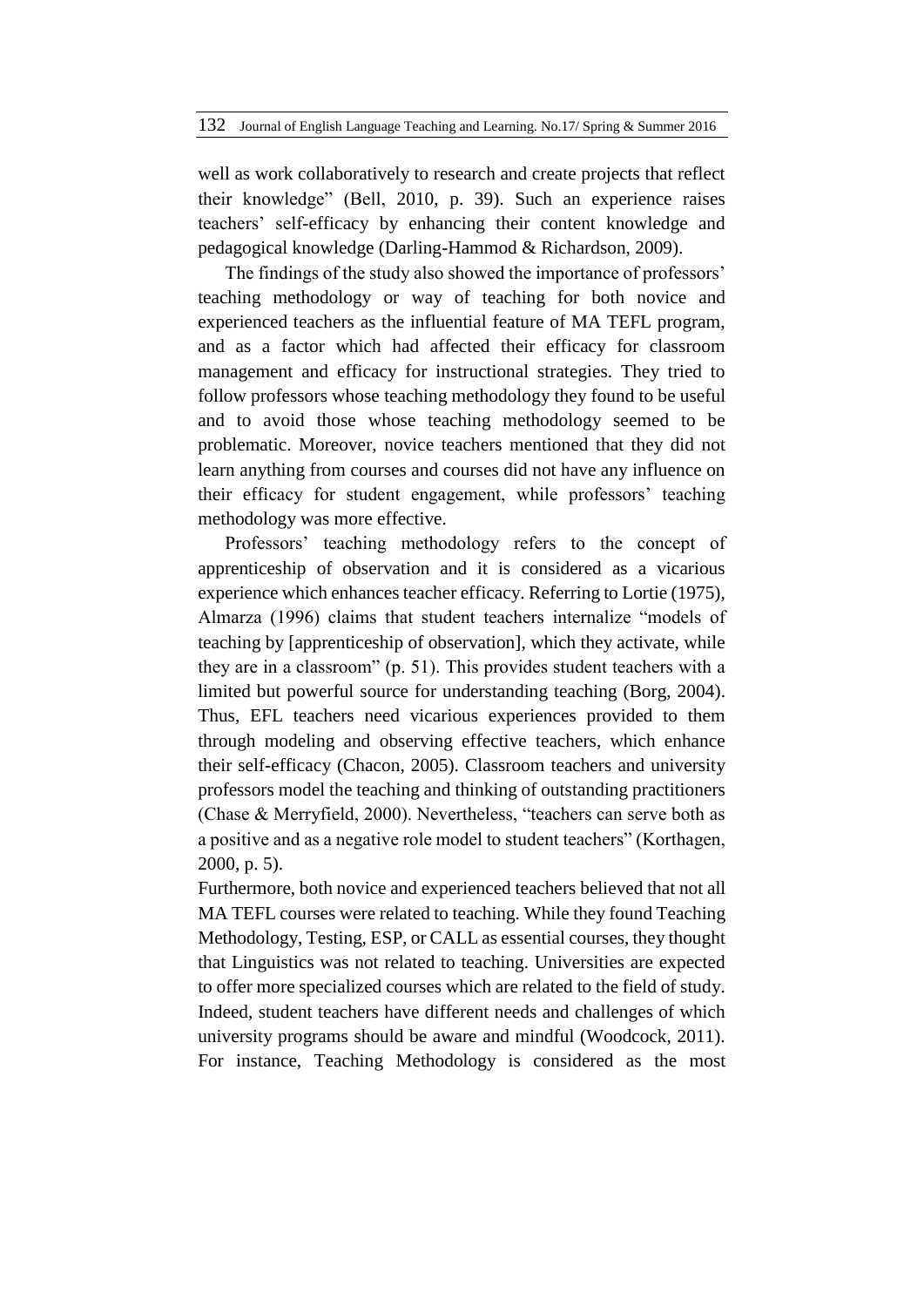significant course in MA TEFL program (Edwards & Owen, 2002), Materials Development is favored by students (Coskun & Daloglu, 2010), and courses such as Testing, ESP, and CALL are essential courses, while Linguistics is "remotely relevant to language pedagogy" (Govardham, Nayar, & Sheorey, 2013, p. 122). Hence, universities should offer more specialized courses, specifically as they should prepare teachers for work and recruitment (Coughlan, 2008; Pocklington & Tuppe, 2002).

In addition, the results of interviews were indicative of the efficiency of courses related to writing and conducting research including thesis. This included Seminar, Quantitative Research, Qualitative Research, SPSS, and Advanced Writing. It should be noted that both novice and experienced teachers believed that these courses were connected to their professional experiences and life.

It is believed that conducting research contributes to student teachers' professional development and efficacy. Johnson (2002) and Hernández (2009) believe that conducting research leads to the professional as well as personal development of student teachers, plays a significant role in improving their classroom practices, and should become one of their major responsibilities. This point signifies the importance of courses such as seminar which is helpful in writing theses and even dissertation (Mauch & Park, 2003).

Despite the above-mentioned common attitudes between experienced and novice teachers, there were some different viewpoints between them about the effect of MA TEFL courses on their selfefficacy. Experienced teachers mentioned that both theoretical and practical aspects of courses have been helpful to them. Teachers' experience of teaching informs personal theories; and these theories and the theories taught in Linguistics, Teaching Methodology, etc., inform actual teaching practices (Malderez & Bodoczky, 1999). Hence, teacher professional preparation programs should pay attention not only to the practical aspects of teaching, but also to the knowledge base and theoretical issues (Loreman et al., 2013). In other words, they should make a balance between received knowledge and experiential knowledge (Coskun & Daloglu, 2010; Wallace, 1991).

However, except for the Practicum, novice teachers were not content with the usefulness of other courses and they expressed their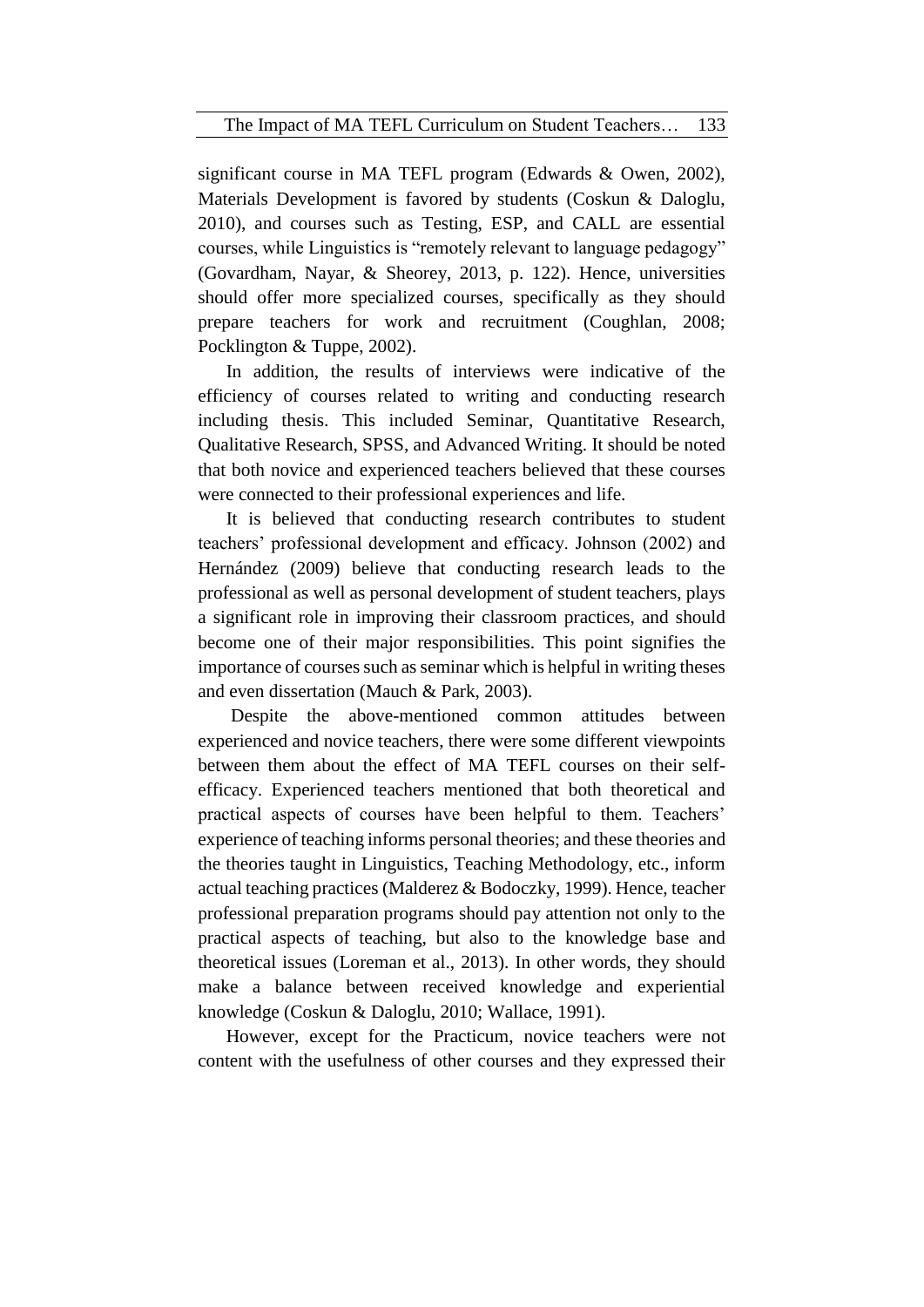dissatisfaction about their focus on theoretical issues. Usually theory taught about teaching is not useful, especially for novice teachers (Northfield, 1998). Korthagen (2001) criticizes the usefulness of theories taught to novice teachers in professional development programs and he puts the emphasis on the need to connect theories to practice.

While novice teachers referred to the uselessness of theories, they believed that when these theories were taught practically, they could comprehend them. According to Stone and Mata (2000), universities should provide the necessary support to novice teachers by integrating theories and practice.

On the other hand, experienced teachers stated that courses such as Teaching Methodology, Teaching Skills, Testing, and ESP were useful and they had learned a lot from their theories. They noted that the theories of Teaching Methodology had affected their efficacy for student engagement and classroom management, and the theories of Teaching Methodology, Teaching Skills, Testing, CALL, and Materials Development, or Syllabus Design had influenced their efficacy for instructional strategies. According to Tarone and Allwright (2005) and Kunzman (2002), experienced teachers often participate in professional development programs to deeply understand theories to support their classroom practices, and they try to improve their understanding by reading research articles.

Experienced teachers also believed that courses raised their knowledge of teaching and made them more aware of what they had been doing in the classroom which, in turn, improved their teaching efficacy. Humphrey et al. (2008), and Bray-Clark and Bates (2003) regard teachers' knowledge as an essential issue leading to their efficacy.

However, novice teachers stated that the certificate they would receive from universities was the major cause of increase in their selfefficacy. Campbell (1996), and Cantrell, Young, and Moore's (2003) investigation also indicates that pre-service student teachers who have higher academic degree, have higher levels of self-efficacy.

The interviews also indicated that some of the experienced teachers were not satisfied with the content of the books and articles they had covered, and they suggested that materials should become updated.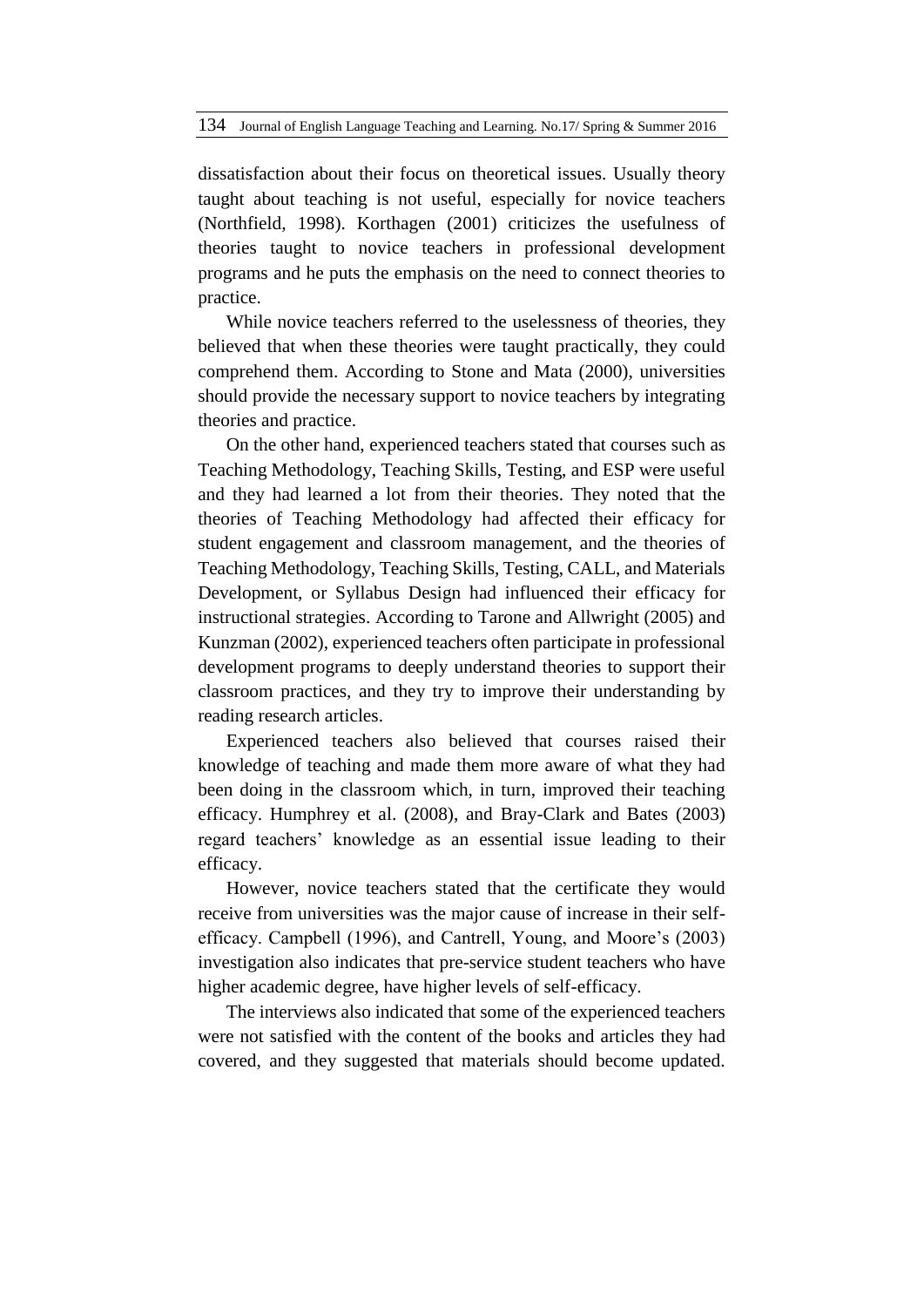Razi and Kargar (2014) believe that as "teachers need to update their teaching knowledge based on recent theories and methodological advancement, the need for supporting EFL teachers in in-service programs is also felt" (p. 221). As they continued, experienced English teachers who have proficiency in classroom management and instructional strategies need to be updated with the new changes and concepts in foreign language teaching. Thus, the materials provided to MA TEFL students should be up-to-date to make them familiar with changes in their field (Aliakbari & Ghoreyshi, 2013; Foroozandeh, Riazi, & Sadighi, 2008).

The results revealed that experienced teachers emphasize the important role of TTC classes they had passed in enhancing their knowledge of teaching and their efficacy for student engagement. They considered these programs even more helpful than the programs offered by universities. According to Baines (2010), although many teachers are prepared and educated in traditional colleges and universities, many other teachers are prepared in other "fast track programs that emerge and now compete with traditional college and university based undergraduate and graduate teacher preparation programs for students" (p. 8). TTC courses train teachers in different areas related to teaching (Maxom, 2009) even more quickly than programs offered by universities, and they educate teachers who stay longer in their profession and show more teaching efficacy (Humphrey et al., 2008).

Finally, the results of the interviews showed experienced teachers' emphasis on the significant role of teaching experience in raising their efficacy for student engagement. The act of teaching in the classroom helps teachers learn teaching activities (Ferguson & Donno, 2003). Teaching experience is regarded as the most powerful source of selfefficacy (Bandura, 1997, 1982, 1994), and it contributes to teacher efficacy for student engagement (Akbari & Moradkhani, 2010).

Comparing the results of the quantitative part and the qualitative phase of the study can reveal more clarification. The results of the quantitative section, i.e. the first research question, indicated that the self-efficacy of MA students did not change after attending MA TEFL programs (see Table 1). However, the findings of interviews revealed participants' satisfaction with specific features of university courses in raising their teacher efficacy in general, and in enhancing their efficacy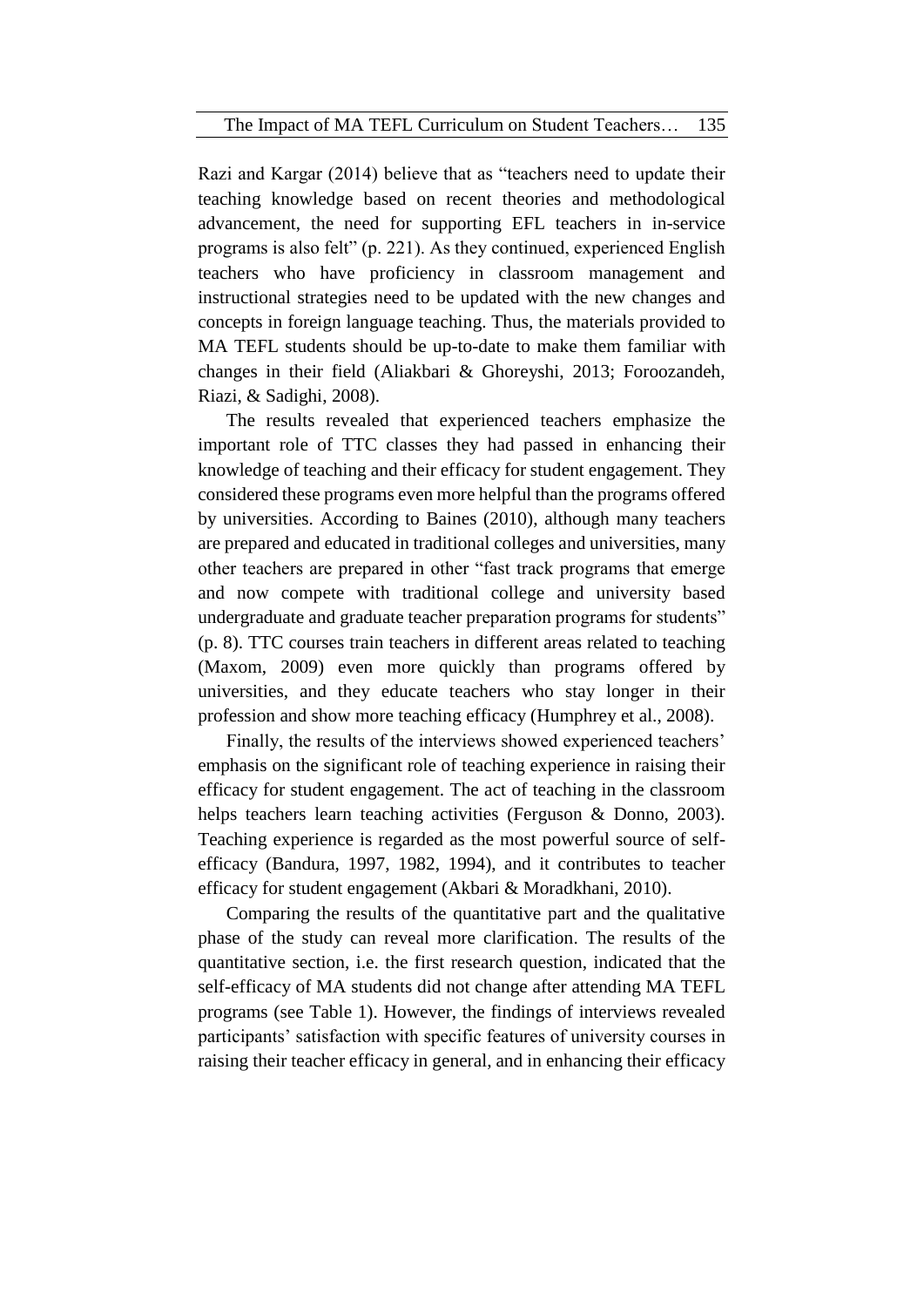for student engagement, classroom management, and instructional strategies in particular. This discrepancy can be attributed to the nature of questionnaires which usually include general questions and should be complemented with qualitative method in which more in-depth and hidden concepts of participants' ideas are clarified (Dornyei, 2003; Nieswandt & McEneaney, 2009). This point is more evident in the results of the third research question, through which the self-efficacy of MA TEFL students were explored with regard to their teaching experience in interviews. The more specific the questions of the quantitative questionnaires, the better the results would be.

The results of the second research question showed that experienced teachers had higher level of self-efficacy (see Table 2). Similarly, the findings of the qualitative section demonstrated that MA TEFL courses had a greater effect on the self-efficacy of experienced teachers than novice ones. As it was mentioned, experienced teachers have a better understanding of theories (Tarone & Allwright, 2005), regard them as the further confirmation of what they have done in the past in their classrooms, learn many things from these theories (Kunzman, 2002), and think that they help them make the right decisions in the classroom (Hernández, 2009). However, novice teachers appear not to benefit from theories because they do not have enough teaching experience (Northfield, 1998). This difference is of utmost significance since universities are usually only theory-based and do not provide teachers with the opportunity of putting theories into practice in the classroom (Darling-Hammond, 2013).

Moreover, the results of the qualitative part of the study revealed a point that was not evident in the quantitative findings. Although novice teachers could not benefit from courses and the related theories, they were influenced by professors' teaching methodology. According to Tschannen-Moran and Woolfolk Hoy (2007), novice teachers who have fewer mastery experiences benefit from the other sources of efficacy. In other words, as they explain, verbal persuasion, vicarious experiences, and emotional arousal are more helpful for novice teachers who lack significant actual teaching experience than for experienced teachers. This clarifies that professors are regarded as prominent models for teachers (Chase & Merryfield, 2000).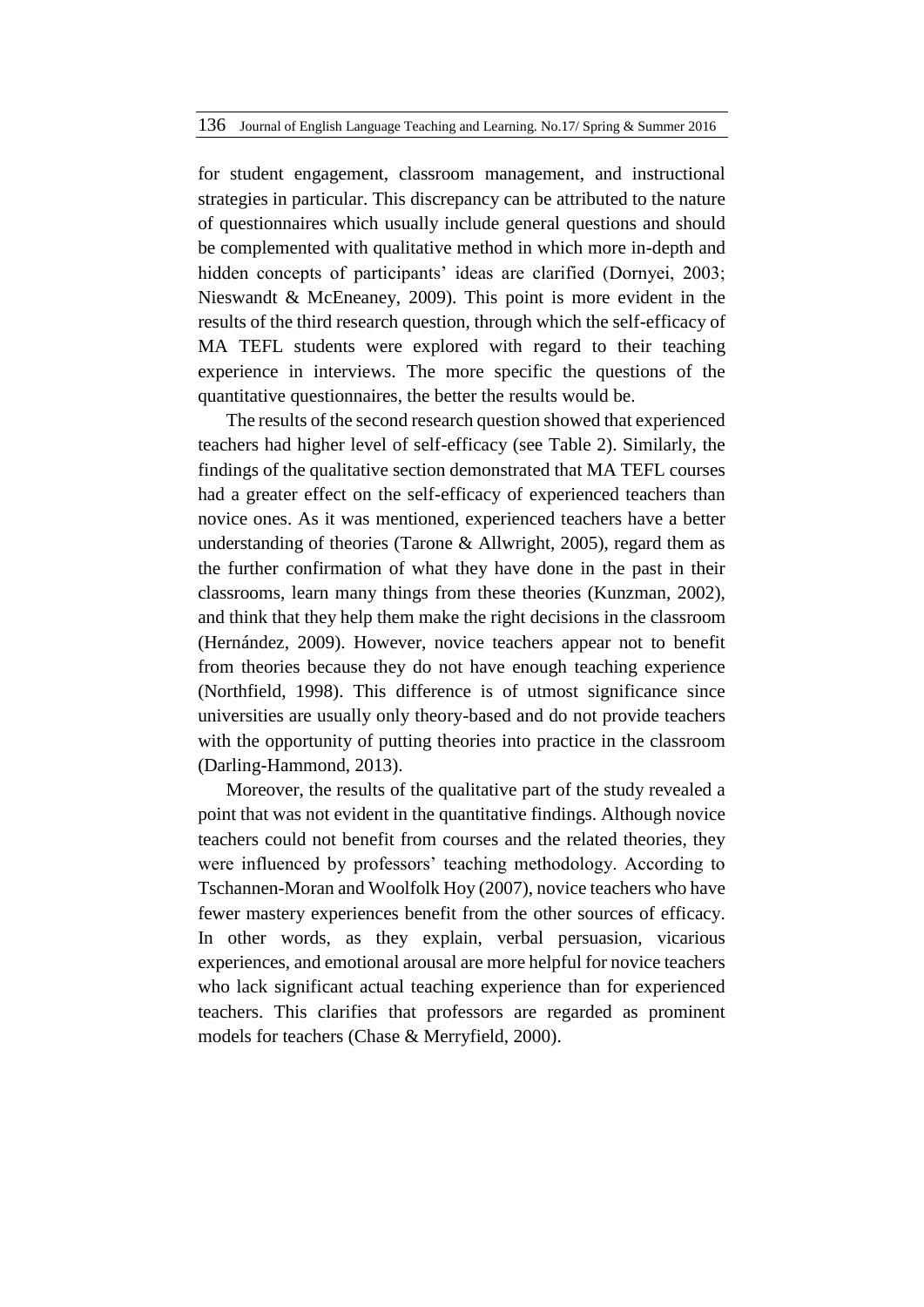#### **Conclusion**

The results of the study indicated that Iranian MA TEFL courses offered in the state universities have not been successful in enhancing the selfefficacy of the MA TEFL students. However, teaching experience was a contributing factor in increasing their self-efficacy. As the findings of interviews showed, theoretical issues have not been effective for novice teachers; therefore, the screening system should be changed so that teachers who have more teaching experience are admitted to the MA TEFL program. On the other hand, experienced teachers expressed their satisfaction with both the theoretical and practical aspects of courses. Henceforth, course designers and curriculum developers should try to plan courses so that they offer a more appropriate balance between theory and practice.

Both novice and experienced teachers found Practicum as an effective course. Major revisions need to be made in the curriculum of the MA TEFL programs by offering more Practicum, specifically to novice teachers. Universities can also sign contracts with schools to provide EFL teachers with mastery experiences. Curriculum designers should plan courses in a way to place Practicum with Teaching Methodology, Teaching Skills, and similar courses to provide MA students with the chance of implementing what they have learned during courses.

Both groups also confirmed the efficiency of the projects in putting theories into practice. Thus, more attention should be paid to involving MA students in carrying out projects. The contribution of courses such as SPSS, Qualitative and Quantitative Research, Advanced Writing, and Seminar to MA students' professional life signifies that faculties should offer these courses.

The present study was conducted cross-sectionally and it compared the students in the first term with those who were in the third term. The future research is suggested to study the impact of MA TEFL courses longitudinally. This would enrich the results of the first question. In addition, as teacher efficacy deals with teachers' perception of their capabilities to teach, further research should be conducted through direct observation of the class of experienced teachers to see if what they indicate in questionnaires or what they report in interviews match their actual teaching in the classroom (Pajares, 1996).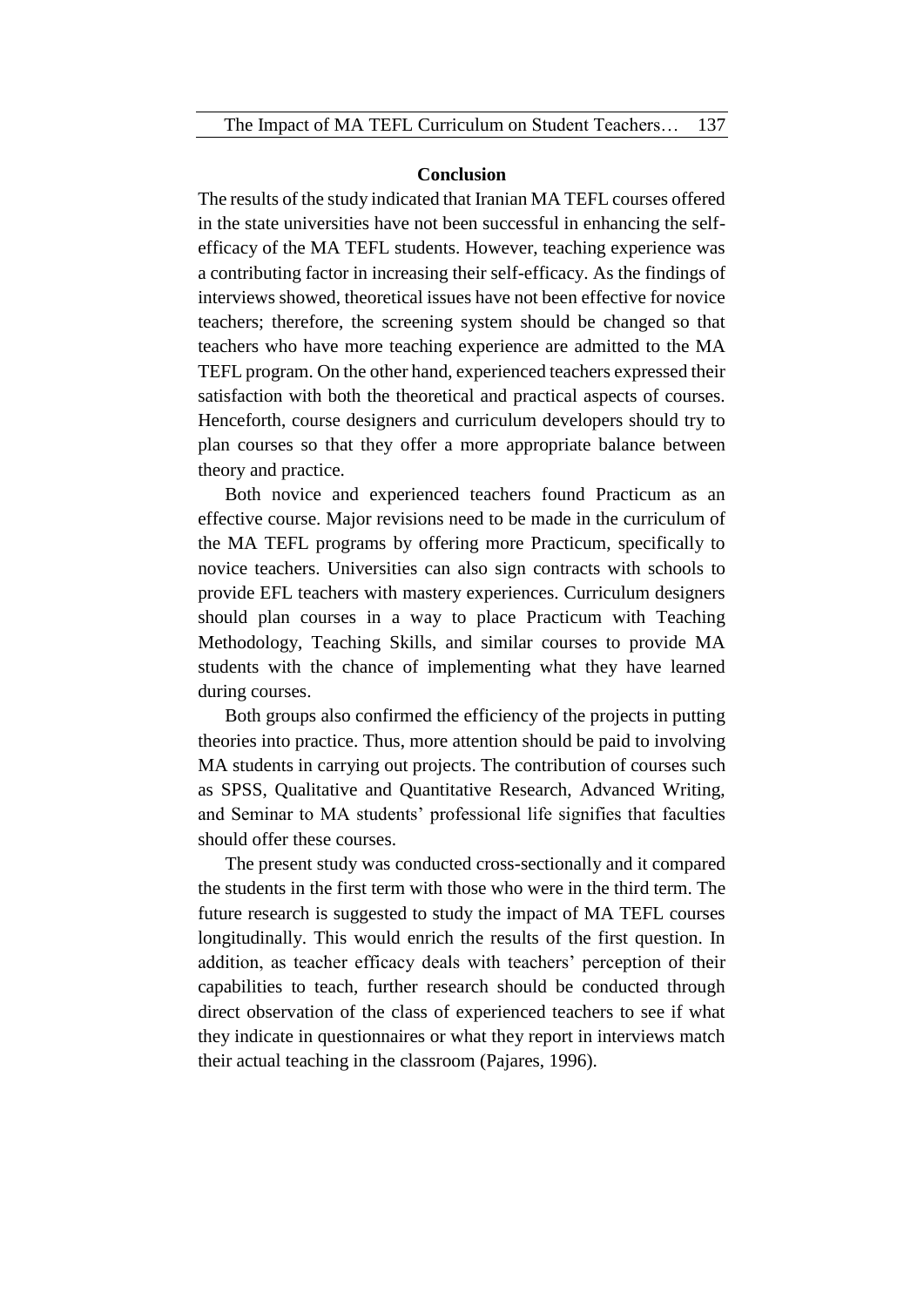#### **References**

- Akbari, R., & Moradkhani, S. (2010). Iranian English teachers' selfefficacy: Do academic degree and experience make a difference? *Pazhuhesh-e Zabanha-ye Khareji*, *56*, 25-47.
- Aliakbari, M., & Ghoreyshi, M. (2013). On the evaluation of master of arts program in teaching English as a foreign language (TEFL) at Ilam University. *European Online Journal of Natural and Social Sciences*, *2*(2), 545-558.
- Almarza, G. G. (1996). Student foreign language teachers' knowledge growth. In D. Freeman & J. C. Richards (Eds.), *Teacher learning in language teaching* (pp. 50-78). New York, NY: Cambridge University Press.
- Anderson, K., & Hirschkorn, M. (2012). Student teachers' perceptions of success: A tale of two universities. *International Journal of Management, Knowledge and Learning*, *1*(2), 189-204.
- Atay, D. (2007). Beginning teacher efficacy and the practicum in an EFL context. *Teacher Development*, *11*(2), 203-219.
- Baines, L. (2010). *The teachers we need vs. the teachers we have: The realities and the possibilities*. New York, NY: Rowman & Littlefileld.
- Bandura, A. (1977). Self-efficacy: Toward a unifying theory of behavioral change. *Psychological Review*, *84*(2), 191-215.
- Bandura, A. (1982). Self-efficacy mechanism in human agency. *American Psychologist*, *37*(2), 122-147.
- Bandura, A. (1989). Social cognitive theory. In R. Vasta (Ed.), *Annals of child development: Vol. 6. Six theories of child development* (pp. 1-60). Greenwich, CT: JAI Press.
- Bandura, A. (1991). Social cognitive theory of self-regulation. *Organizational Behavior and Human Decision Processes*, *50*(2), 248-287.
- Bandura, A. (1994). Self-efficacy. In V. S. Ramachaudran (Ed.), Encyclopedia of human behavior (Vol. 4, pp. 71-81). New York, NY: Academic Press. (Reprinted in H. Friedman [Ed.], Encyclopedia of mental health. San Diego: Academic Press, 1998).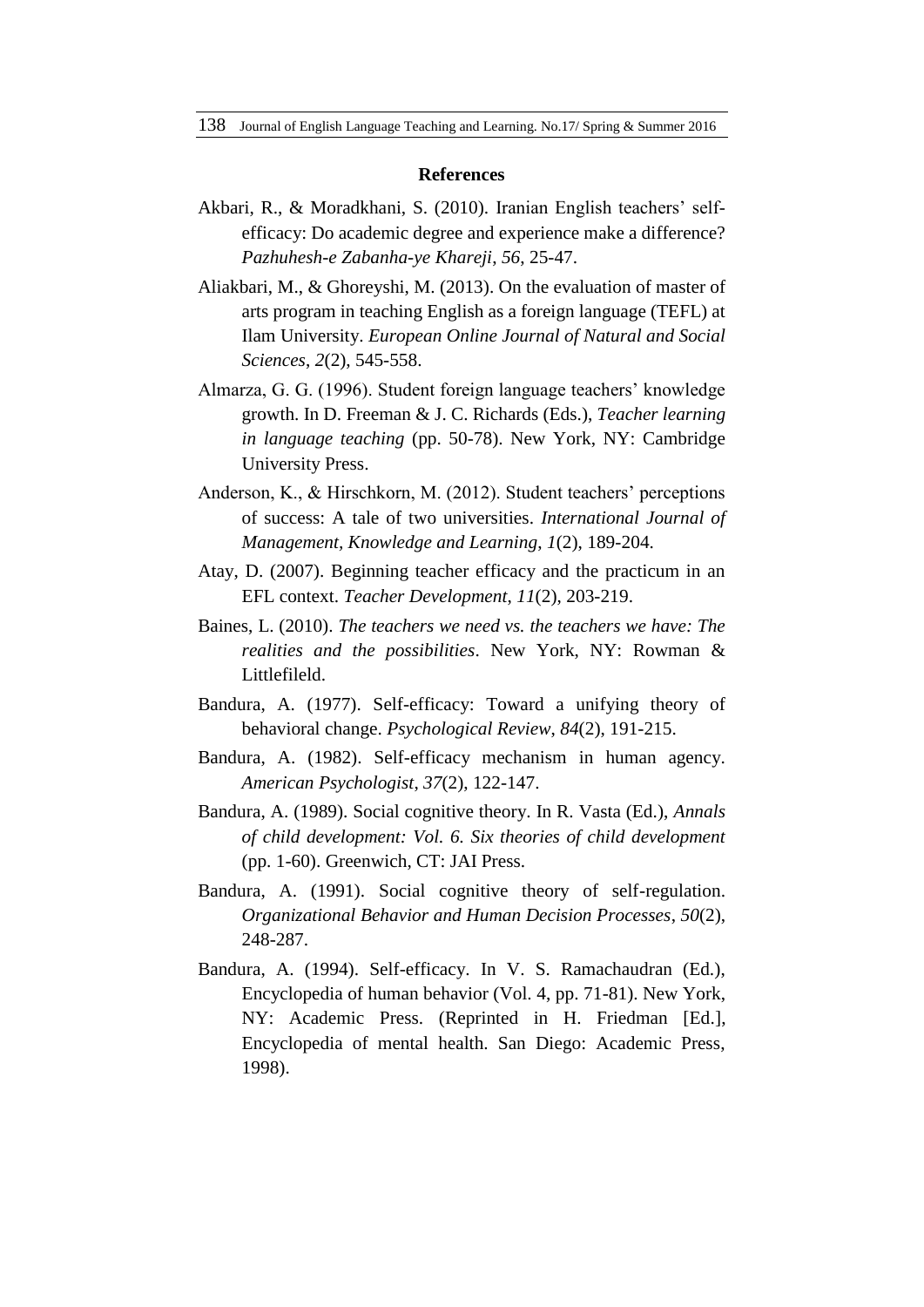- Bandura, A. (1997). *Self-efficacy: The exercise of control*. New York, NY: Freeman.
- Bandura, A. (2001). Social cognitive theory: An agentic perspective. *Annual Review of Psychology*, *52*, 1-26.
- Bandura, A. (2006). Toward a psychology of human agency. *Perspectives on Psychological Science*, *1*(2), 164-180.
- Bell, S. (2010). Project-based learning for the 21st Century: Skills for the Future. *The Clearing House: A Journal of Educational Strategies, Issues and Ideas*, *83*(2), 39-43.
- Borg, M. (2004). Key concepts in ELT: The apprenticeship of observation. *ELT Journal*, *58*(3), 274-276.
- Borko, H. (2004). Professional development and teacher learning: Mapping the terrain. *Educational Researcher*, *33*(3), 3-15.
- Braun, V., & Clarke, V. (2006) Using thematic analysis in psychology. *Qualitative Research in Psychology*, *3*(2), 77-101.
- Bray-Clark, N., & Bates, R. (2003). Self-efficacy beliefs and teacher effectiveness: Implications for professional development. *The Professional Educator*, *26(1)*, 13-21.
- Brousseau, B. A., Book, C., & Byers, J. L. (1988). Teacher beliefs and the cultures of teaching. *Journal of Teacher Education*, *39*(6), 33- 39.
- Campbell, J. (1996). A comparison of teacher efficacy for pre and inservice teachers in Scotland and America. *Education*, *117*(1), 2- 11.
- Cantrell, P., Young, S., & Moore, A. (2003). Factors affecting science teaching efficacy of preservice elementary teachers. *Journal of Science Teacher Education*, *14*(3), 177-192.
- Chacon, C. T. (2005). Teachers' perceived efficacy among English as a foreign language teachers in middle schools in Venezuela. *Teaching and Teacher Education*, *21*(3), 257-272.
- Chase, S., & Merryfield, M. (2000). After the honeymoon is over: What eight years of collaboration have taught us about school/university collaboration in social studies and global education. In M. Jhonston, P. Brosnan, D. Cramer, & T. Dove (Eds.), *Collaboration reform and other improbable dreams: The*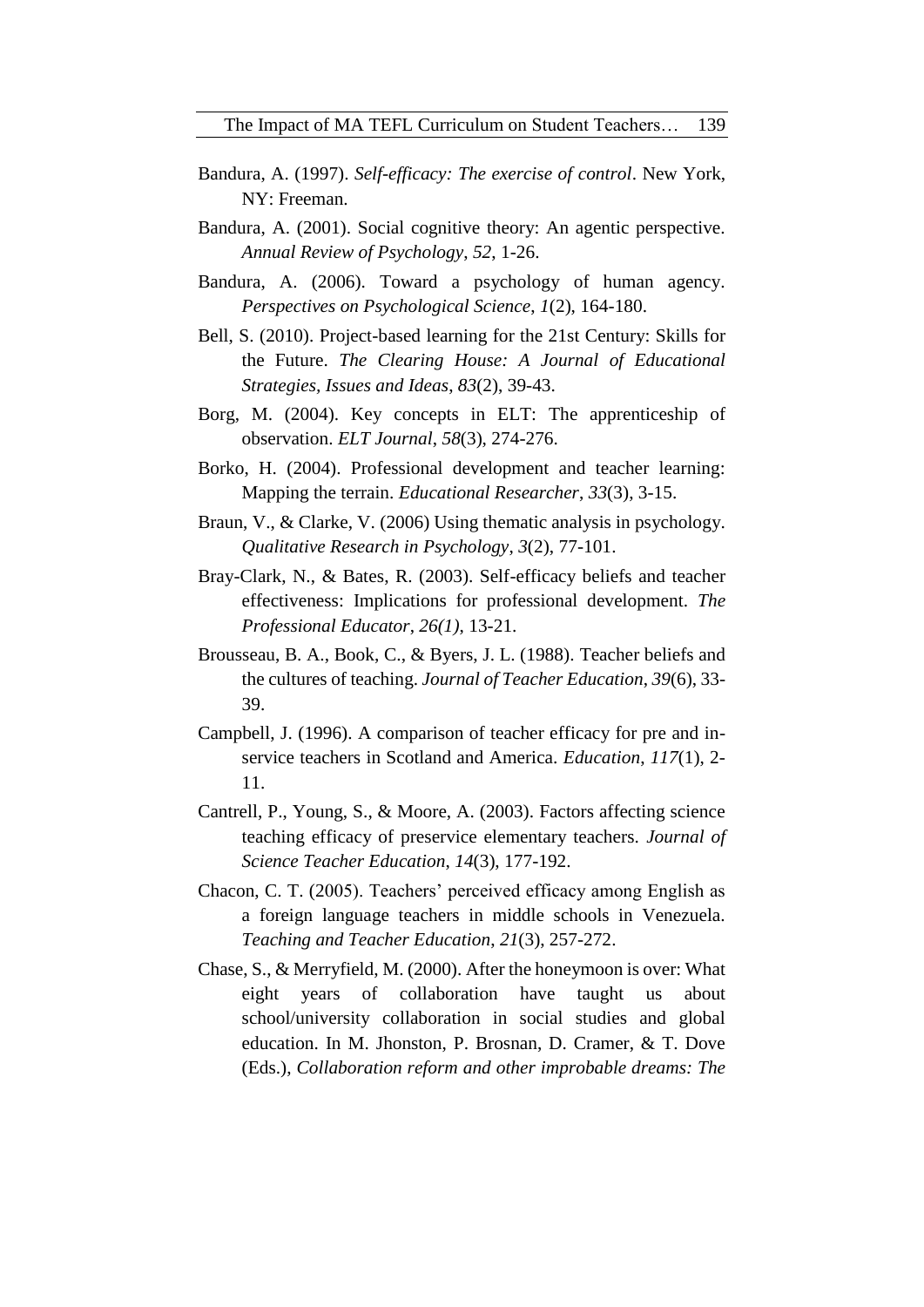*challenges of professional development schools* (pp.121-141)*.* New York, NY: State University of New York Press.

- Choy, D., Wong, A. F. L., Lim, K. M., & Chong, S. (2013). Beginning teachers' perceptions of their pedagogical knowledge and skills in teaching: A three year study. *Australian Journal of Teacher Education*, *38*(5), 68-79.
- Coladarci, T. (1992). Teachers' sense of efficacy and commitment to teaching. *Journal of Experimental Education*, *60*(4), 323-337.
- Coskun, A., & Daloglu, A. (2010). Evaluating an English language teacher education program through Peacocks' model. *Australian Journal of Teacher Education*, *35*(6), 24-42.
- Coughlan, C-M., J. (2008). *The study of China in universities: A comparative case study of Australia and the United Kingdom*. London, England: Cambridge University Press.
- Darling-Hammond, L. (2013). Building a profession of teaching: Teacher educators as change agents. In M. Ben-Peretz, S. Kleeman, R. Reichenberg, & S. Shimoni (Eds.), *Teacher Educators as Members of an Evolving Profession* (pp. 87-102). New York, NY: Rowman & Littlefield.
- Darling-Hammond, L., & Richardson, N. (2009). Teacher learning: What matters? *Educational Leadership*, *66*(5), 46-53.
- Darling-Hammond, L., Wei, R. C., Andree, A., & Richardson, N. (2009). *Professional learning in the learning profession: A status report on teacher development in the United States and abroad*. Dallas, TX: National Staff Development Council.
- De la Torre Cruz, M. J., & Casanova Arias, P. F. (2007). Comparative analysis of experiences of efficacy in in-service and prospective teachers. *Teaching and Teacher Education*, *23*(5), 641-652.
- Dornyei, Z. (2003). *Questionnaires in second language research: Construction, administration, and processing*. Mahwah, NJ: Lawrence Erlbaum.
- Ewards, C., & Owen, C. (2002). What should go into an MA TEFL programme? Teachers' evaluation of the taught components of a sample programme. *ELTED*, *7*, 53-73.
- Ferguson, G., & Donno, S. (2003). One-month teacher training courses: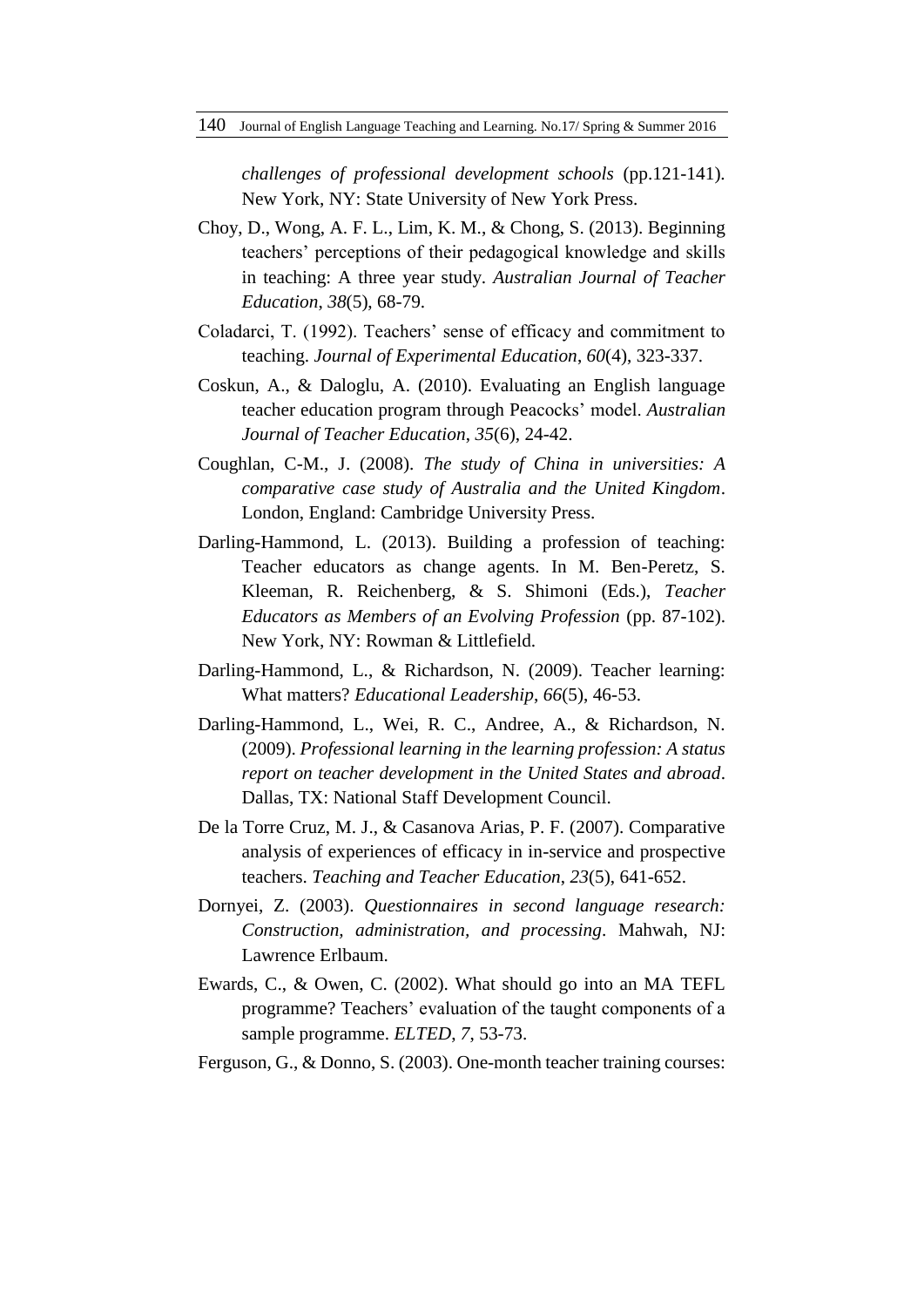time for a change? *ELT Journal*, *57*(1), 26-33.

- Foroozandeh, E., Riazi, A., & Sadighi, F. (2008). TEFL program evaluation at master's level in Iran. *TELL*, *2*(6), 71-100.
- Fullan, M. (1995). The limits and potential of professional development. In T. Guskey & M. Huberman (Eds.), *Professional development in education: New paradigms and practices* (pp. 253-267). New York, NY: Teachers College Press.
- Fullan, M. (2005). *Fundamental Change: International Handbook of Educational Change*. New York, NY: Springer.
- Garet, M. S., Porter, A. C., Desimone, L., Birman, B. F., & Yoon, K. S. (2001). What makes professional development effective? Results from a national sample of teachers. *American Educational Research Journal*, *38*(4), 915-945.
- Gibson, S., & Dembo, M. H. (1984). Teacher efficacy: A construct validation. *Journal of Educational Psychology*, *76*(4), 569-582.
- Govardhan, A., Nayar, B., & Sheorey, R. (2013). Do U.S. MA TESOL programs prepare students to teach abroad? *TESOL Quarterly*, *33*(1), 114-25.
- Guskey, T. R. (1984). The influence of change in instructional effectiveness upon the affective characteristics of teachers. *American Educational Research Journal*, *21*(2), 245-259.
- Guskey, T. R. (1988). Teacher efficacy, self-concept and attitudes towards the implementation of instructional innovation. *Teaching and Teacher Education*, *4*(1), 63-69.
- Guskey, T. R. (2002). Professional development and teacher change. *Teachers and Teaching: Theory and Practice*, *8*(3), 381-391.
- Harding, K., & Parsons, J. (2011). Improving teacher education programs. *Australian Journal of Teacher Education*, *36*(11), 51- 61.
- Harwell, S. H. (2003). *Teacher professional development: It's not an event, it's a process*. Waco, TX: CORD.
- Hernández, M. S. (2009). Graduates' degree of satisfaction with the MA program in teaching English as foreign language at the University of Costa Rica. *Revista de Lenguas Modernas*, *10*, 373- 392.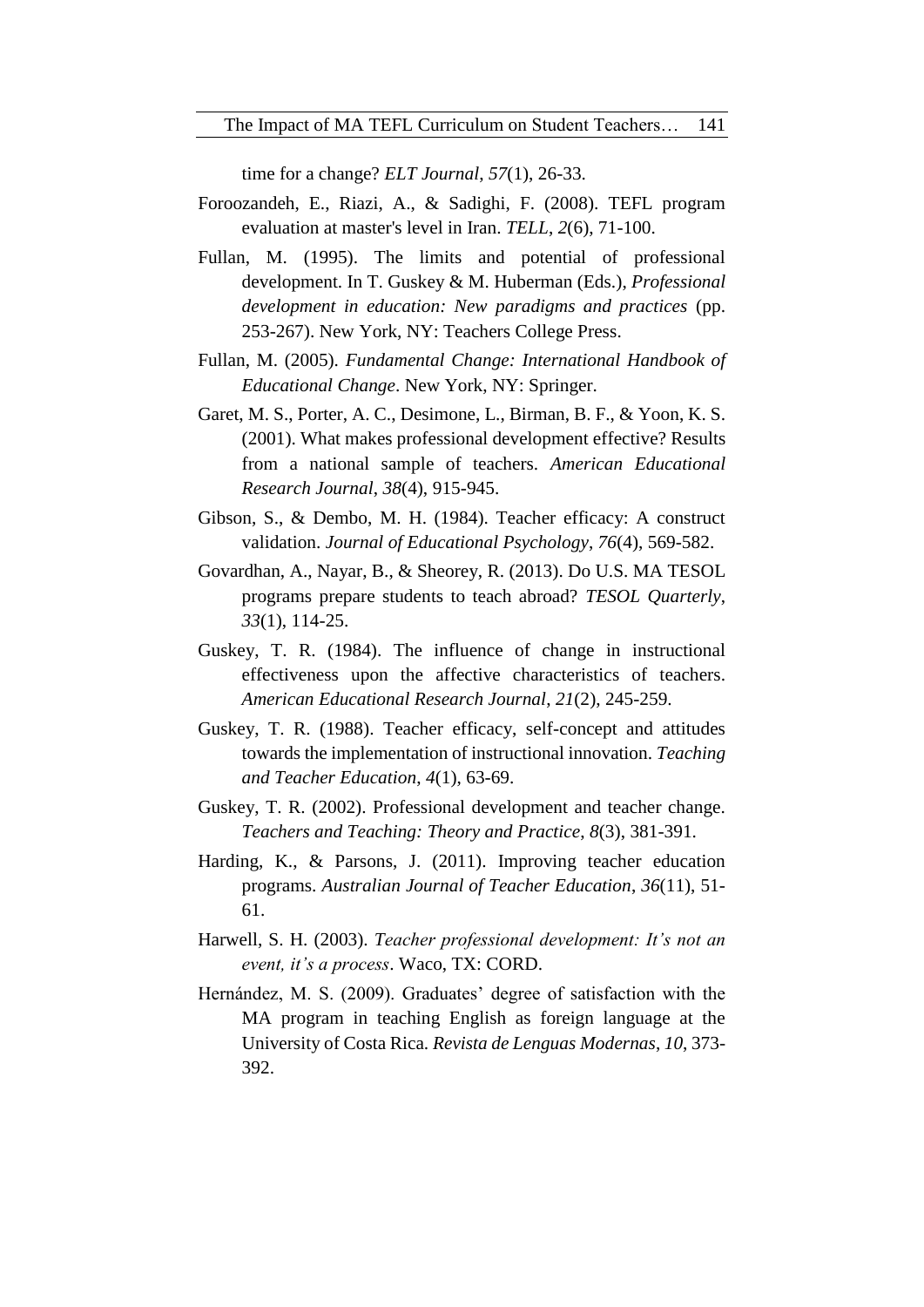142 Journal of English Language Teaching and Learning. No.17/ Spring & Summer 2016

- Hoy, W. K., & Woolfolk, A. E. (1990). Socialization of student teachers. *American Educational Research Psychology*, *27*(2), 279-300.
- Hughes, C. (1998) Practicum learning: Perils of the authentic workplace. *Higher Education Research & Development*, *17*(2), 206-207.
- Humphrey, D. C., Wechsler, M. E., & Hough, H. J. (2008). Characteristics of effective alternative teacher certification programs. *Teachers College Record*, *110*(1), 1-63.
- Ingvarson, L., Meiers, M., & Beavis, A. (2005). Factors affecting the impact of professional development programs on teachers' knowledge, practice, student outcomes, and efficacy. *Professional Development for Teachers and School Leaders*, *13*(10), 1-28.
- Johnson, K. (2002). Action for understanding: A study in teacher research with exploratory practice. In Karen, E. J., & Paula. R. G. (Eds.), *Teachers' narrative inquiry as professional development*  (pp. 60-73). New York, NY: Cambridge University Press.
- Khodaverdi, N. (2009). *The relationship between teachers' and learners' expectations of teacher efficacy and second teacher and learner characteristics* (Unpublished master's thesis). Tarbiat Modares University, Iran, Tehran.
- Klassen, M. R., & Chiu, M. M. (2010). Effects on teachers' selfefficacy and job satisfaction: Teacher gender, years of experience, and job stress. *Journal of Educational Psychology*, *102*(3), 741-756.
- Klassen, R. B., Durksen, T. L., & Tze, V. M. C. (2014). Teachers' selfefficacy beliefs: Ready to move from theory to practice. In P. W. Richardson, S. A. Karabenick, & H. M. G. Watt (Eds.), *Teacher Motivation: Theory and Practice* (pp.100-116). New York, NY: Routledge.
- Korthagen, F. A. J. (2000, April). *Linking practice and theory: The pedagogy of realistic teacher education.* Paper presented at the annual meeting of the American Educational Research Association, Seattle.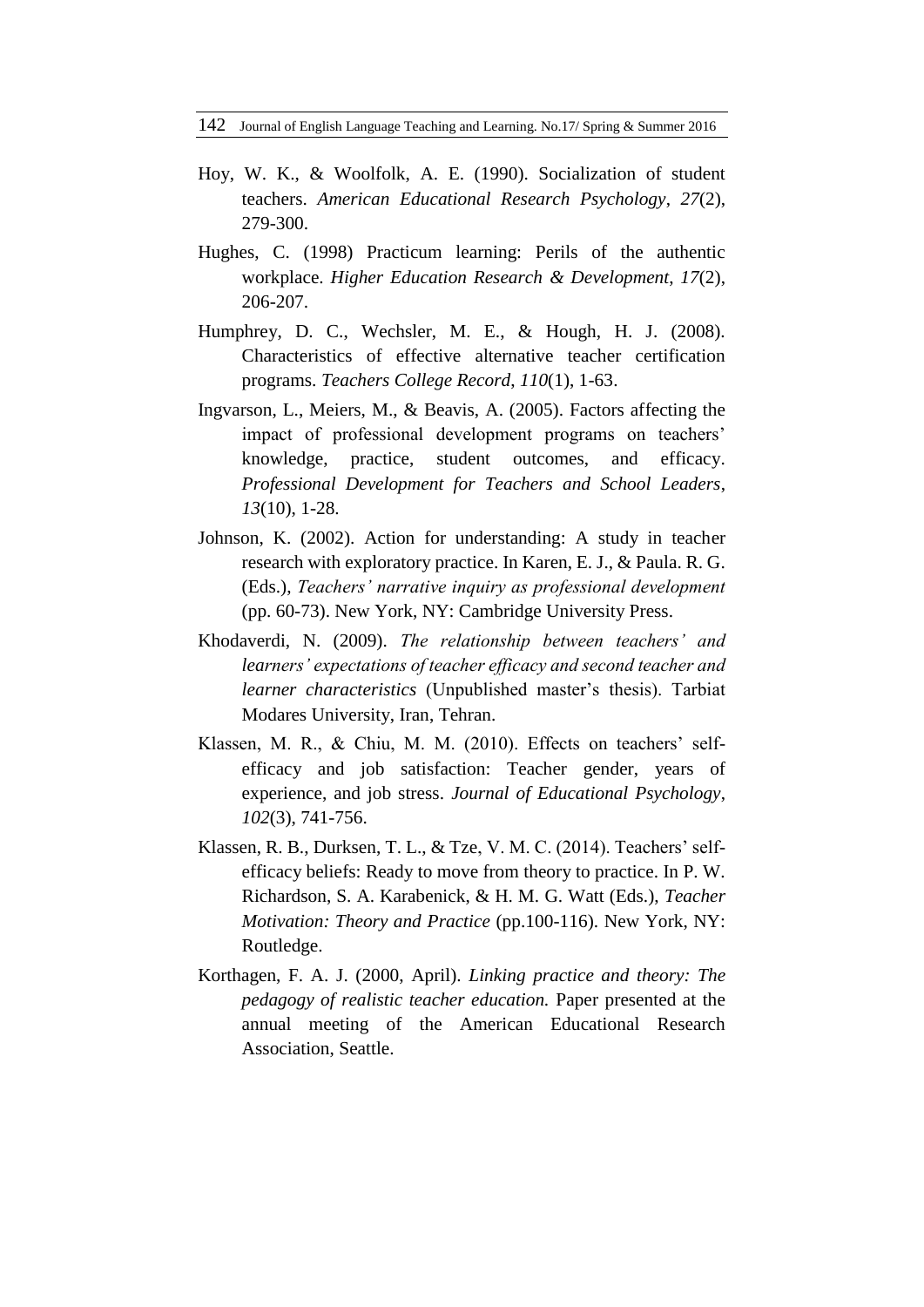- Kunzman, R. (2002). Pre-service education for experienced teachers: What step teaches those who have already taught. *Issues in Teacher Education*, *11*(1), 99-112.
- Loreman, T., Sharma, U., & Forlin, C. (2013). Do pre-service teachers feel ready to teach in inclusive classrooms? A four country study of teaching self-efficacy. *Australian Journal of Teacher Education*, *38*(1), 27-44.
- Malderez, A., & Bodcozky, C. (1999). *Mentor course: A resource book for trainer-trainers*. Cambridge, CB: Cambridge University Press.
- Mauch, J. E., & Park, N. (2003). *Guide to the successful thesis and* dissertation: A handbook for students and faculty (5<sup>th</sup> ed.). New York, NY: Marcel Dekker.
- Maxom, M. (2009). *Teaching English as a foreign language for dummies*. Chichester: John Wiley & Sons.
- Nieswandt, M., & McEneaney, E. H. (2009). Approaching classroom realities: The use of mixed methods and structural equation modeling in science education research. In Mack, C. S., Larry, D. Y., & Brian, H. (Eds.), *Quality research in literacy and science education: International perspectives and goal standards* (pp. 189-211). Netherlands: Springer.
- Northfield, J. (1998). Teacher education and practice of science teacher education. In B. J. Fraser & K. G. Tobin (Eds.), *International handbook of teachers and teaching* (pp. 695-706). Dordrecht, The Netherlands: Kluwer.
- Page, C. S., Pendergraft, B., & Wilson, J. (2014). Examining elementary teachers' sense of efficacy in three settings in the Southeast. *Journal of Inquiry & Action in Education*, *5*(3), 31-41.
- Pajares, F. (1992). Teachers' beliefs and educational research: Cleaning up a messy construct. *Review of Educational Research*, *62*(3), 307-332.
- Pajares, F. (1996). Self-efficacy beliefs in academic settings. *Review of Educational Research*, *66*(4), 543-578.
- Pajares, F. (1997). Current directions in self-efficacy research. In M. Maehr & P. R. Pintrich (Eds.), *Advances in motivation and*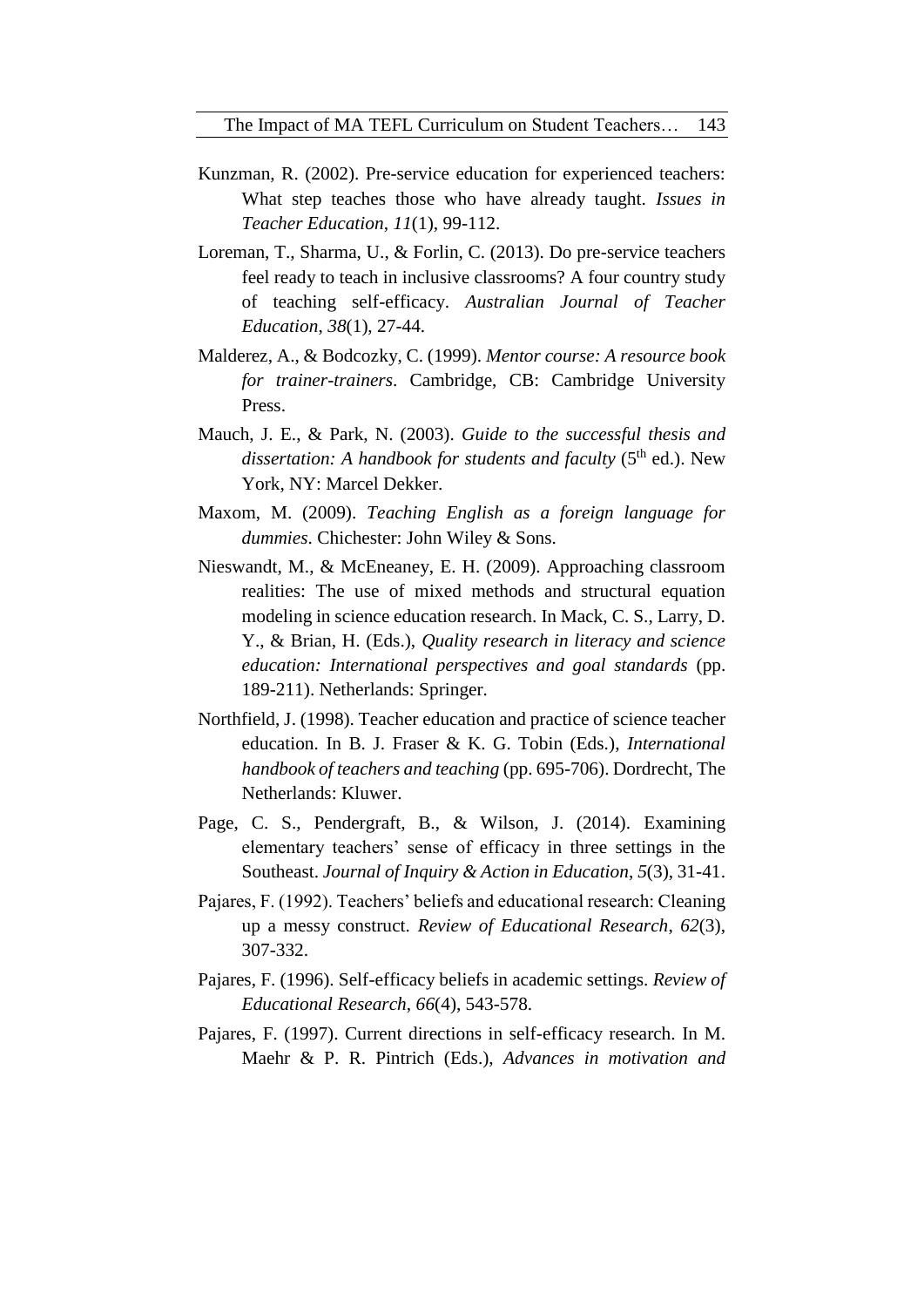*achievement* (pp. 1-49). Greenwich, CT: JAI Press.

- Palmer, D. H. (2006). Sources of self-efficacy in a science methods course for primary teacher education students. *Research in Science Education*, *36*(4), 337-353.
- Pendergast, G., Garvis, S., & Keogh, J. (2011). Pre-service studentteachers self-efficacy beliefs: An insight into making of teachers. *Australian Journal of Teacher Education*, *36*(12), 46-58.
- Pocklington, T., & Tuppe, A. (2002). *No place to learn: Why universities aren't working*. Vancouver: UBC Press.
- Rastegar, M., & Memarpour, S. (2009). The relationship between emotional intelligence and self-efficacy among Iranian EFL teachers. *System*, *37*(4), 700-707.
- Razi, N., & Kargar, A. A. (2014). Evaluation of in-service language teacher education program in Iran. *International Journal of Language Learning and Applied Linguistics World (IJLLALW)*, *5*(1), 221-236.
- Ross, J. A. (1994, June). *Beliefs that make a difference: The origins and impacts of teacher efficacy*. Paper presented at the annual meeting of' the Canadian Asociation for Curiculum Studies, Calgary, Alberta,Canada.
- Ross, J. A., & Bruce, C. D. (2007). Professional development effects on teacher efficacy: Results of a randomized field trial. *Journal of Educational Research*, *101*(1), 50-60.
- Ross, J. A., Cousins, J. B., & Gadalla, T. (1996). Within-teacher predictors of teacher efficacy. *Teaching and Teacher Education*, *12*(4), 385-400.
- Ryan, G., Toohey, S., & Hughes, C. (1996) The Purpose, value and structure of the practicum in higher education: A literature review. *Higher Education*, *31*(3), 355-377.
- Schunk, D. H. & Pajares, F. (2005). Competence perceptions and academic functioning. In A. J. Elliot & C. S. Dweck (Eds.), *Handbook of competence and motivation*. New York, NY: The Guilford Press.
- Smith, S. M. (2002). Using the social cognitive model to explain vocational interest in information technology. *Information*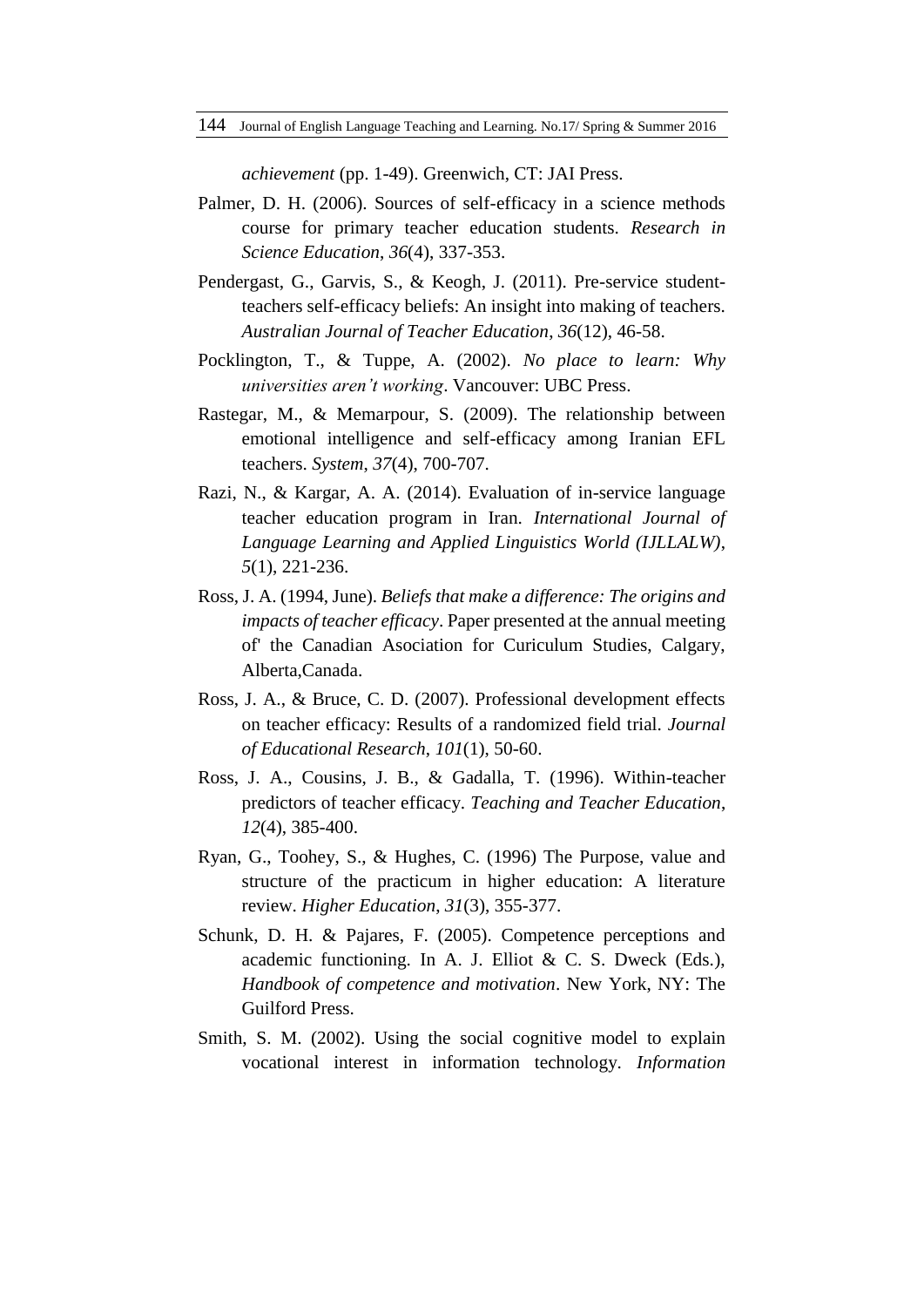*Technology, Learning, and Performance Journal*, *20*(1), 1-9.

- Soontornwipast, K. (2008). *An impact evaluation of a masters TEFL Program operating at a language institute in Thailand* (Doctoral dissertation, California State University). Retrieved from [http://vuir.vu.](http://vuir.vu/)edu.au/1959/1/soontornwipast.pdf
- Stone, B., & Mata, S. (2000). Are we adequately preparing teachers for California class-size reduction? In D. J. McIntyre & D. M. Byrd (Eds.), *Research on effective models for teacher education: Teacher education* (pp. 203-217). Thousand Oaks, CA: Corwin Press.
- Tanriseven, I. (2012). Examining primary school teachers' and teacher candidates' sense of efficacy. *Procedia-Social and Behavioral Sciences*, *47*, 1479-1484.
- Tarone, E., & Allwright, D. (2005). Second language teacher learning and student and second language learning: Shaping the knowledge base. In D. J. Tedick (Ed.), *Second language teacher education: International perspectives* (pp. 5-24). London, England: Lawrence Erlbaum Associations.
- Tschannen-Moran, M., & Woolfolk Hoy, A. (2001). Teacher efficacy: Capturing an elusive concept. *Teaching and Teacher Education*, *17*(7), 783-805.
- Tschannen-Moran, M., & Woolfolk Hoy, A. (2002, April 2). *The influence of resources and support on teachers' efficacy beliefs.*  Paper presented at the annual meeting of the American Educational Research Association, New Orleans, LA.
- Tschannen-Moran, M., & Woolfolk Hoy, A. (2007). The differential antecedents of self-efficacy beliefs of novice and experienced teachers. *Teaching and Teacher Education*, *23*(6), 944-956.
- Tschannen-Moran, M., Woolfolk Hoy, A., & Hoy, W. K. (1998). Teacher efficacy: Its meaning and measure. *Review of Educational Research*, *68*(2), 202-248.
- Wallace, M. J. (1991). *Training foreign language teachers*. Cambridge, CB: Cambridge University Press.
- Williams, M., & Burden, R. L. (1997*). Psychology for language teachers: A social constructivist approach*. Cambridge, CB: